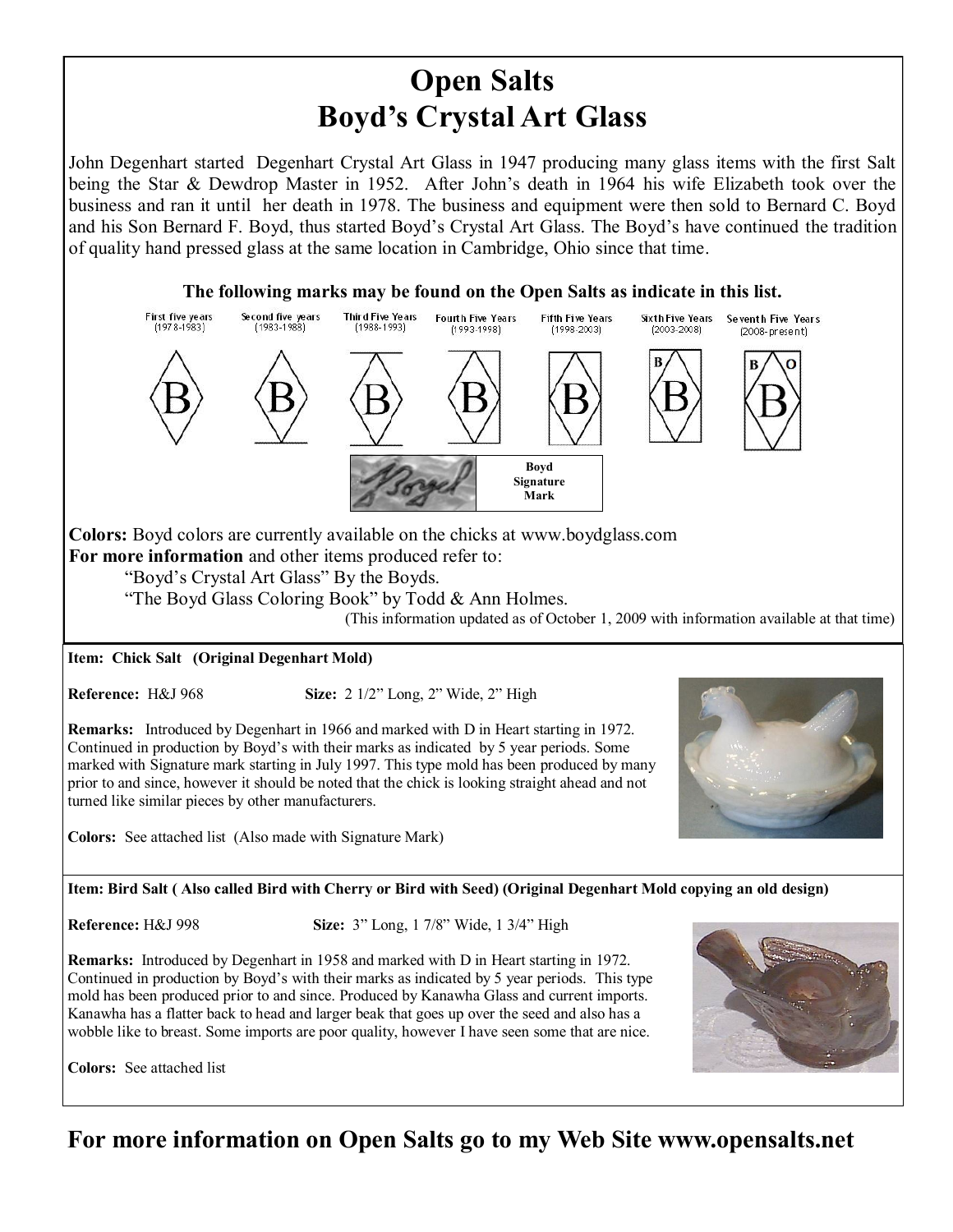| Item: Star & Dewdrop Salt (??? Old Mold or New Degenhart Mold copying an old design)                                                                                                                                                                                                |
|-------------------------------------------------------------------------------------------------------------------------------------------------------------------------------------------------------------------------------------------------------------------------------------|
| Reference: H&J 925<br>Size: 3 3/16" Dia, 1 3/8" High<br><b>Remarks:</b> Introduced by Degenhart in 1952 (Reproduction of an 1875 salt in dewdrop with Star                                                                                                                          |
| pattern attributed to Campbell, Jones and Company of Pittsburg). Marked with D in Heart starting<br>in 1972. Continued in production by Boyd's with their marks as indicated by 5 year periods.<br>Other salts in this pattern are known to exist but are $3 \frac{1}{2}$ diameter. |
| <b>Colors:</b> See attached list                                                                                                                                                                                                                                                    |
| Item: Pottie Salt (Origin of mold unknown)                                                                                                                                                                                                                                          |
| Reference: H&J 581<br>Size: 2 1/4" Dia, 2 7/8" Across Handle 1 1/2" High                                                                                                                                                                                                            |
| Remarks: Introduced by Degenhart in 1971 (Origin of mold unknown). Marked with D in Heart<br>starting in 1972. Continued in production by Boyd's with their marks as indicated by 5 year<br>periods.                                                                                |
| Colors: See attached list)                                                                                                                                                                                                                                                          |
| Item: Bunny Salt (Original Boyd Mold)                                                                                                                                                                                                                                               |
| Reference: None<br>Size: 2 1/2" Long, 2" Wide, 1 3/4" High                                                                                                                                                                                                                          |
| Remarks: Introduced by Boyd's in 1982 from an original mold. Marked with Boyd marks as indicated<br>by 5 year periods. Some marked with Signature mark                                                                                                                              |
| Colors: See attached list (Also made with Signature Mark)                                                                                                                                                                                                                           |
| Item: Candlewick Nut Dip (Imperial Mold)                                                                                                                                                                                                                                            |
| Reference: H&J 2641<br>Size: 2 5/8" Dia, 1 1/8" High                                                                                                                                                                                                                                |
| Remarks: Introduced by Boyd's in 1985 from an Imperial mold. Marked with Boyd marks as indicated<br>by 5 year periods. Also made for Imperial Glass Conventions with Imperial Iron Cross Mark.                                                                                      |
| <b>Colors:</b> See attached list                                                                                                                                                                                                                                                    |
| Item: Candlewick Cannonball Salt (Imperial Mold)                                                                                                                                                                                                                                    |
| Reference: H&J 2643<br>Size: 2 3/4" Dia, 7/8" High                                                                                                                                                                                                                                  |
| <b>Remarks:</b> Introduced by Boyd's in 1985 from an Imperial mold. Marked with Boyd marks as indicated by 5<br>year periods.                                                                                                                                                       |
| Colors: See attached list                                                                                                                                                                                                                                                           |
| Item: 3" Swan (Cambridge Mold)                                                                                                                                                                                                                                                      |
| Reference: H&J 935<br>Size: 3 1/2" Long, 2" Wide, 2 1/4" High                                                                                                                                                                                                                       |
| <b>Remarks:</b> Introduced by Boyd's in 1985 from a Cambridge Mold aquired from Imperial. Marked with<br>Boyd marks as indicated by 5 year periods.                                                                                                                                 |
| Colors: See attached list                                                                                                                                                                                                                                                           |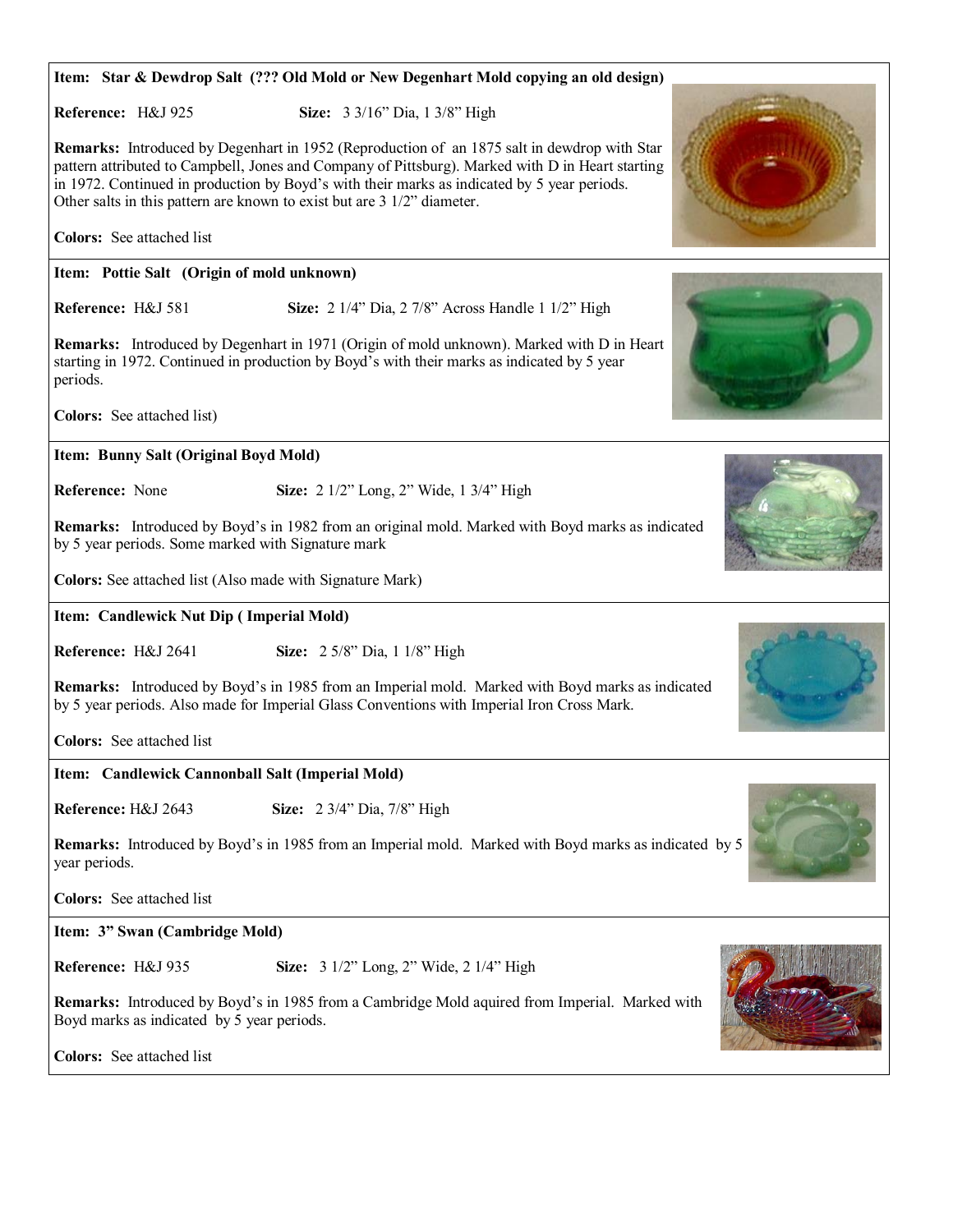## **Item: Cambridge Tub Salt (Cambridge Mold) Reference:** H&J 832 **Size:** 1 7/8" Dia, 1 1/4" High **Remarks:** Introduced by Boyd's in 1985 from a Cambridge Mold aquired from Imperial. Marked with Boyd marks as indicated by 5 year periods. **Colors:** See attached list **Item: Scotty Salt (Original Boyd Mold) Reference:** None **Size:** 2 1/2" Long, 2" Wide, 2 1/2" High **Remarks:** Introduced by Boyd's in 2003 from an original mold. Marked with Boyd marks as indicated by 5 year periods. Some marked with Signature mark **Colors:** See attached list **Item: Mount Vernon Salt Dip (Cambridge Mold) (Acquired from Imperial) Reference:** Smith 29-4-1 **Size:** 2 1/8" Dia, 1" High **Remarks:** Introduced by Boyd's in 1985 from a mold acquired from Imperial. Marked with Boyd marks as indicated by 5 year periods. **Colors:** See attached list **Item: Beaded Master Salt (Imperial Mold, Colonial #582) Reference:** H&J 882 **Size:** 3" Dia, 1 3/8" High **Remarks:** Introduced by Boyd's in 1985 from a mold acquired from Imperial. Marked with Boyd marks as indicated by 5 year periods. **Colors:** See attached list **Item: Lamb Salt (Original Boyd Mold) Reference:** None **Size:** 2 1/2" Long, 2" Wide, 2 1/8" High **Remarks:** Introduced by Boyd's in 1989 from an original mold. Marked with Boyd marks as indicated by 5 year periods. Some marked with Signature mark starting in July 1997 **Colors:** See attached list (Also made with Signature Mark) **Item: Duck Salt (Original Boyd Mold) Reference:** None **Size:** 2 1/2" Long, 2" Wide, 2 1/4" High **Remarks:** Introduced by Boyd's in 1990 from an original mold. Marked with Boyd marks as indicated by 5 year periods. Some marked with Signature mark starting in July 1997 **Colors:** See attached list (Also made with Signature Mark) **Item: Turkey Salt (Original Boyd Mold) Reference:** None **Size:** 2 1/2" Long, 2" Wide, 2" High **Remarks:** Introduced by Boyd's in 1994 from an original mold. Marked with Boyd marks as indicated by 5 year periods. Some marked with Signature mark starting in July 1997

**Colors:** See attached list (Also made with Signature Mark)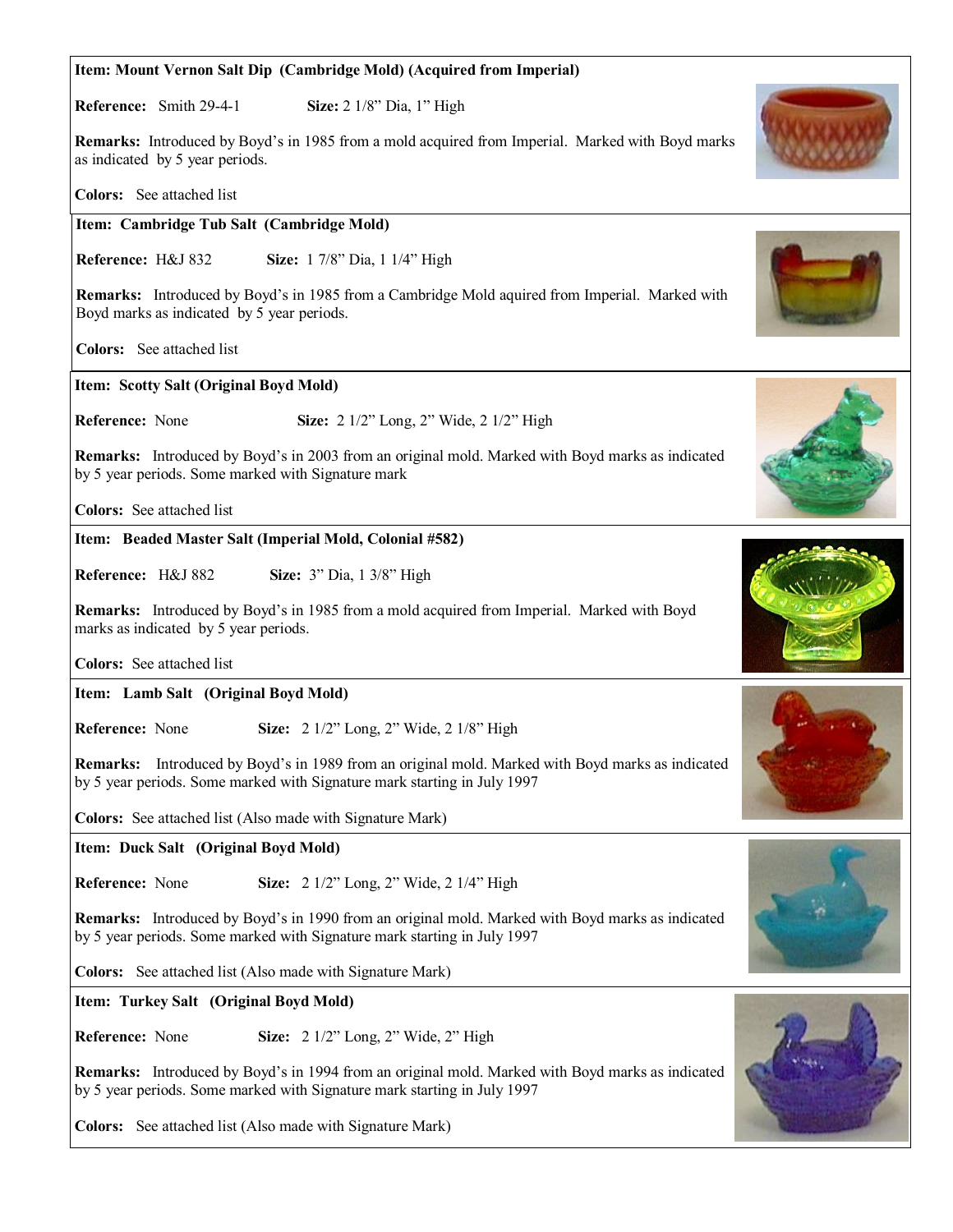#### **Item: Small Swan Open Salt (Heisey Mold)**

**Reference:** Smith 54-1-1 **Size:** 2 1/2" Long, 2" Wide, 1 7/8" High

**Remarks:** Introduced by Boyd's in 1995 from a Hisey mold. Marked with Boyd 4th mark only. The Heisey Collectors of America discovered that the mold was still available and convinced the Boyd's to let them have it. They have since had a Museum sales salts pressed with "HCA 98 M" on the side.

#### **Item: Childs Covered Dish ( Imperial Mold)**

**Reference:** None **Size:** 2 3/4" Dia, 1 3/4" to top of bowl, 3 1/4" Tall

**Remarks:** Introduced by Boyd's in 1985 from a mold acquired from Imperial. Marked with Boyd marks as indicated by 5 year periods. A lot of these without the top are being sold as master salts.

**Colors:** See attached list

| <b>Boyd Colors</b>  |                | 38. Lavender<br>39. Pippin Green | $3 - 11 - 82$<br>$4 - 22 - 82$ | 78. Seafoam<br>79. Bamboo      | $7 - 22 - 86$<br>$8 - 12 - 86$ |
|---------------------|----------------|----------------------------------|--------------------------------|--------------------------------|--------------------------------|
| <b>Chick Salts</b>  |                | 40. Vacation Swirl               | $6 - 22 - 82$                  | 80. Misty Vale                 | $9 - 5 - 86$                   |
|                     |                | 41. Crown Tuscan                 | $7 - 30 - 82$                  | 81. Kumquat                    | 10-28-86                       |
| 1. Opalescent       | $11 - 13 - 78$ | 42. Golden Delight               | $10-12-82$                     | 82. Potpourri                  | $12 - 8 - 86$                  |
| 2. Royalty          | 12-22-78       | 43. English Yew                  | $1-10-83$                      | 83. Confetti                   | $1 - 13 - 87$                  |
| 3. Ruby Gold        | $1 - 5 - 79$   | 44. Light Rose                   | $2 - 7 - 83$                   | 84. Colonial Blue              | $2 - 11 - 87$                  |
| 4. Marigold         | $1 - 11 - 79$  | 45. Alice Blue                   | $3 - 16 - 83$                  | 85. Ruby                       | $3 - 24 - 87$                  |
| 5. Butterscotch     | $1 - 18 - 79$  | 46. Cornsilk                     | $4 - 20 - 83$                  | 86. Candyland                  | $7 - 1 - 87$                   |
| 6. Antique White    | $1 - 24 - 79$  | 47. Sunburst                     | $6 - 13 - 83$                  | 87. Oxford Gray                | $8 - 26 - 87$                  |
| 7. Frosty Blue      | $2 - 8 - 79$   | 48. Mountain Haze                | $7 - 25 - 83$                  | 88. Pebble Beige               | $9 - 11 - 87$                  |
| 8. Opaline Blue     | $2 - 28 - 79$  | 49. Aquamarine                   | $8-29-83$                      | 89. Baby Blue                  | $10 - 8 - 87$                  |
| 9. Shamrock Slag    | $3 - 5 - 79$   | 50. Molasses                     | 9-19-83                        | 90. White Opal                 | $11 - 5 - 87$                  |
| 10. Walnut Slag     | $3-14-79$      | 51. Mint Green                   | $10-5-83$                      | 91. Thistlebloom               | $12 - 1 - 87$                  |
| 11. Deep Purple     | $3 - 22 - 79$  | 52. Pocono                       | $11 - 17 - 83$                 | 92. Orange Calico              | $2 - 12 - 88$                  |
| 12. Robin Egg Blue  | $4 - 27 - 79$  | 53. Violet Slate                 | $12 - 14 - 83$                 | 93. Vaseline Carnival          | $4 - 13 - 88$                  |
| 13. Rubina          | $5 - 25 - 79$  | --------- Mark Changed           | ----------                     | 94. Rosewood                   | $5 - 13 - 88$                  |
| 14. Pink Champagne  | $7 - 30 - 79$  | 54. Daffodil                     | $1 - 16 - 84$                  | 95. Pistachio                  | $6 - 10 - 88$                  |
| 15. Lemon Ice       | $9 - 4 - 79$   | 55. Olympic White                | $2 - 14 - 84$                  | 96. Ritz Blue                  | $7 - 7 - 88$                   |
| 16. Blue Variant    | 9-24-79        | 56. Platinum Carnival            | $3 - 12 - 84$                  | 97. Cambridge Blue             | $8 - 12 - 88$                  |
| 17. Ice Blue        | $10 - 8 - 79$  | 57. Ebony                        | $3 - 28 - 84$                  | 98. Autumn Beige               | $9 - 13 - 88$                  |
| 18. Ice Green       | $10-18-79$     | 58. Oops                         | $5 - 14 - 84$                  | 99 Plum                        | $10 - 7 - 88$                  |
| 19. Purple Variant  | $11 - 7 - 79$  | 59. Crystal                      | $5 - 31 - 84$                  | ------- Mark Changed --------- |                                |
| 20. Copper Glo      | 11-28-79       | 60. Heatherbloom                 | $7 - 2 - 84$                   | 100 Jadeite                    | 11-22-88                       |
| 21. Apricot         | $12 - 3 - 79$  | 61. Peridot                      | $8 - 8 - 84$                   | 101. Winter-Carnival           | $1 - 27 - 89$                  |
| 22. Heather         | $1 - 8 - 80$   | 62. Cobalt Carnival              | $9 - 17 - 84$                  | 102. Milk White Carnival       | $3 - 14 - 89$                  |
| 23. Dawn            | $2 - 4 - 80$   | 63. Bermuda                      | $11 - 5 - 84$                  | 103. Carmel Slag               | $4 - 11 - 89$                  |
| 24. Chocolate       | $3 - 3 - 80$   | 64. Bermuda Slag                 | $1 - 9 - 85$                   | 104. Alexandrite               | 4-26-89                        |
| 25. Persimmon       | $4 - 21 - 80$  | 65. Mulberry Mist                | $2 - 20 - 85$                  | 105. Enchantment               | $6 - 26 - 89$                  |
| 26. Candy Swirl     | $6 - 25 - 80$  | 66. Touch of Pink                | $3 - 25 - 85$                  | 106. Shasta White              | $7 - 24 - 89$                  |
| 27. Willow Blue     | $7 - 28 - 80$  | 67. Lemonade                     | $5 - 3 - 85$                   | 107. Summer Haze               | $8-21-89$                      |
| 28. Firefly         | $8 - 25 - 80$  | 68. Lilac                        | $5 - 31 - 85$                  | 108. Windsor Blue Carnival     | $10 - 2 - 89$                  |
| 29. Impatient       | $9 - 17 - 80$  | 69. Olde Lyme                    | $7 - 25 - 85$                  | 109. Grape Parfait Carnival    | 11-2-89                        |
| 30. Peanut Butter   | 11-19-80       | 70. Carmel                       | $8 - 22 - 85$                  | 110. Cobalt Slag               | $1-19-90$                      |
| 31. John's Surprise | $12 - 1 - 80$  | 71 Indian Orange                 | $10 - 25 - 85$                 | 111. Sunglow Carnival          | $3 - 2 - 90$                   |
| 32. Flame           | $1 - 29 - 81$  | 72. Thanksgiving                 | 11-25-85                       | 112. Lime Carnival             | $4 - 9 - 90$                   |
| 33. Delphinium      | $3 - 2 - 81$   | 73. Winter Swirl                 | $1 - 23 - 86$                  | 113. Orange Spice              | $5 - 8 - 90$                   |
| 34. Olde Ivory      | $4 - 9 - 81$   | 74. Azure Blue                   | $2 - 18 - 86$                  | 114. Barely Pink               | $6 - 26 - 90$                  |
| 35. Furr Green      | $8 - 10 - 81$  | 75. Budding Pink                 | $4 - 15 - 86$                  | 115. Crown Tuscan Carnival     | $7 - 30 - 90$                  |
| 36. Cobalt Blue     | $10-16-81$     | 76. Custard                      | $5-19-86$                      | 116. Spinnaker Blue            | $10 - 8 - 90$                  |
| 37. Snow            | $1 - 18 - 82$  | 77. Heliotrope                   | $6 - 10 - 86$                  | 117. Spinnaker Carnival        | 11-26-90                       |



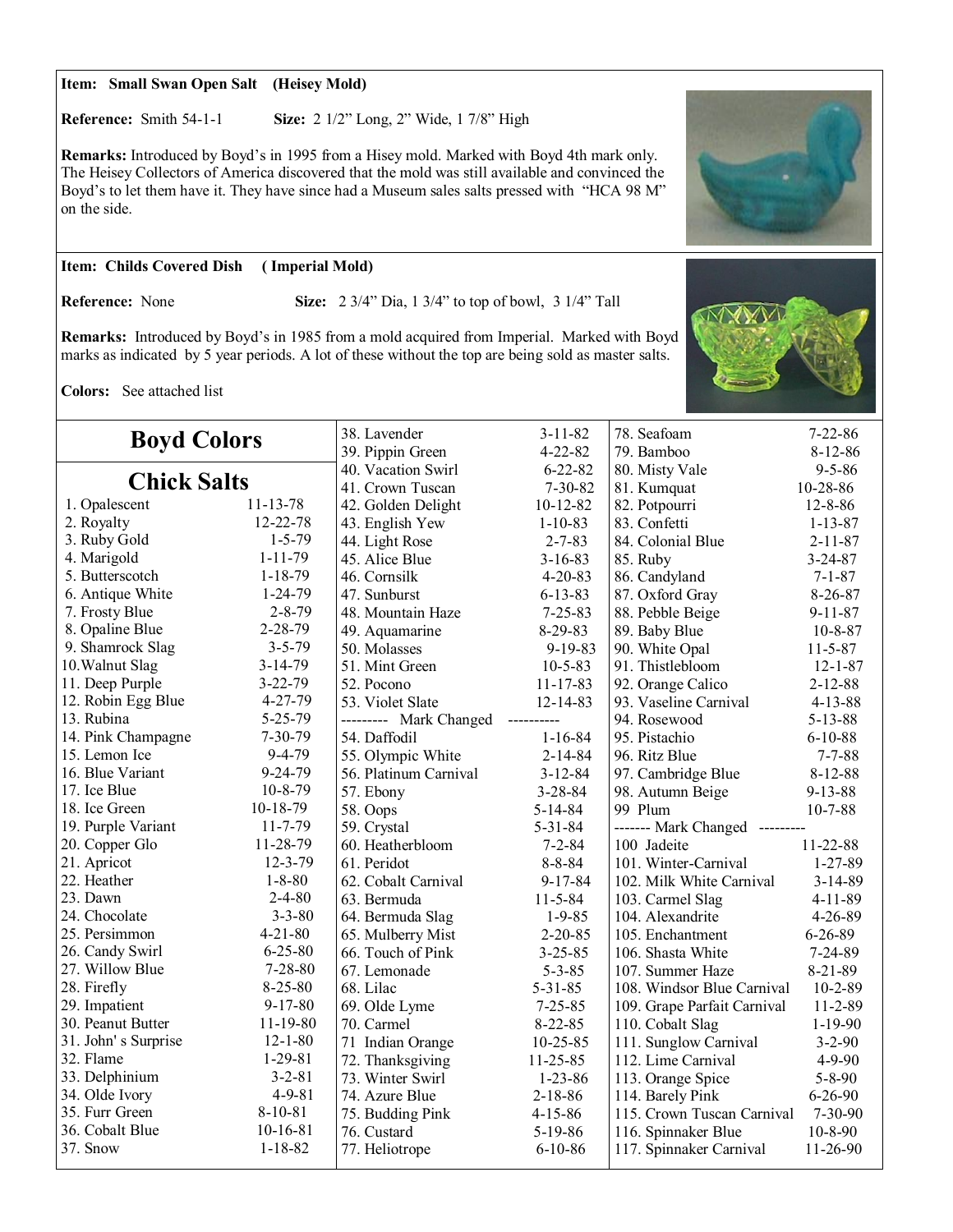| <b>Boyd Colors Continued</b>              |                                |                | 176. Purple Fizz Carnival                                                                                                                                                                                                                                                                                                                                                                                    | $12 - 18 - 00$                                                                                                                                                                                                                                                                                                                                                                                                                                                             |     | 6. Royalty                         | $12 - 18 - 78$               |
|-------------------------------------------|--------------------------------|----------------|--------------------------------------------------------------------------------------------------------------------------------------------------------------------------------------------------------------------------------------------------------------------------------------------------------------------------------------------------------------------------------------------------------------|----------------------------------------------------------------------------------------------------------------------------------------------------------------------------------------------------------------------------------------------------------------------------------------------------------------------------------------------------------------------------------------------------------------------------------------------------------------------------|-----|------------------------------------|------------------------------|
|                                           |                                |                | 177. Nightwatch Black                                                                                                                                                                                                                                                                                                                                                                                        | $2 - 5 - 01$                                                                                                                                                                                                                                                                                                                                                                                                                                                               | 7.  | Ruby Gold                          | $1 - 3 - 79$                 |
| 118. Patriot White                        | $2 - 8 - 91$                   |                | 178. Spring Beauty Carnival                                                                                                                                                                                                                                                                                                                                                                                  | $4 - 9 - 01$                                                                                                                                                                                                                                                                                                                                                                                                                                                               |     | Butterscotch                       | $1 - 16 - 79$                |
| 119. Teal                                 | $4 - 1 - 91$                   |                | 179. Petal Pink Carnival                                                                                                                                                                                                                                                                                                                                                                                     | $5 - 10 - 01$                                                                                                                                                                                                                                                                                                                                                                                                                                                              | 9.  | Cathedral/Blue/White               | $2 - 1 - 79$                 |
| 120. Vaselite                             | $7 - 9 - 91$                   |                | 180. Ivory Blush                                                                                                                                                                                                                                                                                                                                                                                             | $6 - 19 - 01$                                                                                                                                                                                                                                                                                                                                                                                                                                                              |     | 10. Frosty Blue/Orange             | $2-16-79$                    |
| 121. Peach                                | 7-31-91                        |                | 181. Cherry Red                                                                                                                                                                                                                                                                                                                                                                                              | $8-24-01$                                                                                                                                                                                                                                                                                                                                                                                                                                                                  | 11. | Chasm Blue                         | $2 - 22 - 79$                |
| 122. Buckeye                              | 8-26-91                        |                | 182. Purple Valor                                                                                                                                                                                                                                                                                                                                                                                            | $11 - 5 - 01$                                                                                                                                                                                                                                                                                                                                                                                                                                                              | 12. | Shamrock                           | $3 - 7 - 79$                 |
| 123. Classic Black Carnival               | 9-16-91                        |                | 183. Cranberry                                                                                                                                                                                                                                                                                                                                                                                               | $1 - 29 - 02$                                                                                                                                                                                                                                                                                                                                                                                                                                                              | 13. | Walnut Slag                        | $3 - 12 - 79$                |
| 124. Classic Black Slag                   | 12-11-91                       |                | 184. Blue Orchid                                                                                                                                                                                                                                                                                                                                                                                             | $4 - 25 - 02$<br>$6 - 7 - 02$                                                                                                                                                                                                                                                                                                                                                                                                                                              |     | 14. Deep Purple                    | $3 - 21 - 79$                |
| 125. Heather Grey                         | $1 - 6 - 92$                   |                | 185. Butternut Carnival                                                                                                                                                                                                                                                                                                                                                                                      | $8 - 2 - 02$                                                                                                                                                                                                                                                                                                                                                                                                                                                               |     | 15. Redwood Slag<br>16. Mushroom   | $4 - 10 - 79$                |
| 126. Cardinal Red                         | $3 - 9 - 92$                   |                | 186. Salmon<br>187. Sky Blue                                                                                                                                                                                                                                                                                                                                                                                 | $9 - 27 - 02$                                                                                                                                                                                                                                                                                                                                                                                                                                                              |     | Dusty Peach                        | $4-18-79$<br>$5-10-79$       |
| 127. Cardinal Red Carnival                | $4 - 10 - 92$                  |                |                                                                                                                                                                                                                                                                                                                                                                                                              | $10-31-02$                                                                                                                                                                                                                                                                                                                                                                                                                                                                 | 17. | 18. Rubina                         | 5-19-79                      |
| 128. Primrose                             | $7 - 27 - 92$                  |                | 188. Pearly Pink<br>189. Columbia Green                                                                                                                                                                                                                                                                                                                                                                      | $2 - 7 - 03$                                                                                                                                                                                                                                                                                                                                                                                                                                                               |     | 19. Avocado/Red                    | $6 - 27 - 79$                |
| 129. Ivorene                              | 10-14-92                       |                | 190. Dark Ginger                                                                                                                                                                                                                                                                                                                                                                                             | $4 - 10 - 03$                                                                                                                                                                                                                                                                                                                                                                                                                                                              |     | 20. Pink Champagne                 | $8 - 14 - 79$                |
| 130. Cashmere Pink                        | 10-29-92                       |                | 191. Honeycomb                                                                                                                                                                                                                                                                                                                                                                                               | $5 - 5 - 03$                                                                                                                                                                                                                                                                                                                                                                                                                                                               |     | 21. Lemon Ice                      | $9 - 13 - 79$                |
| 131. Nile Green                           | $1 - 14 - 93$                  |                | 192. Applemint                                                                                                                                                                                                                                                                                                                                                                                               | $6 - 19 - 03$                                                                                                                                                                                                                                                                                                                                                                                                                                                              |     | 22. Ice Blue                       | $10-10-79$                   |
| 132. Waterloo                             | $4 - 27 - 93$                  |                | 193. Blue Flame                                                                                                                                                                                                                                                                                                                                                                                              | $7 - 28 - 03$                                                                                                                                                                                                                                                                                                                                                                                                                                                              |     | 23. Ice Green                      | 10-17-79                     |
| 133. Alexandrite Carnival                 | $8 - 9 - 93$                   |                | 194. Crystal Valor                                                                                                                                                                                                                                                                                                                                                                                           | $9 - 19 - 03$                                                                                                                                                                                                                                                                                                                                                                                                                                                              |     | 24. Heather                        | $1 - 7 - 80$                 |
| -------- Mark Changed                     | ------------                   |                | - - - - - - - - Mark Changed - - - - - - - -                                                                                                                                                                                                                                                                                                                                                                 |                                                                                                                                                                                                                                                                                                                                                                                                                                                                            |     | 25. Magic Marble                   | $10-27-80$                   |
| 134. Aqua Diamond                         | $10-15-93$                     |                | 195. Rose Blush                                                                                                                                                                                                                                                                                                                                                                                              | $5 - 7 - 04$                                                                                                                                                                                                                                                                                                                                                                                                                                                               |     | 26. Cobalt Blue                    | $11 - 23 - 81$               |
| 135. Aqua Diamond Carnival 11-29-93       |                                |                | 196. Blackberry Carnival                                                                                                                                                                                                                                                                                                                                                                                     | $5 - 25 - 04$                                                                                                                                                                                                                                                                                                                                                                                                                                                              |     | 27. Pippin Green                   | $5 - 27 - 82$                |
| 136. Maverick                             | $2 - 2 - 94$                   |                | 197. Aloe Carnival                                                                                                                                                                                                                                                                                                                                                                                           | $7 - 2 - 04$                                                                                                                                                                                                                                                                                                                                                                                                                                                               |     | 28. Crown Tuscan                   | $9 - 3 - 82$                 |
| 137. Vanilla Coral<br>138. Milk Chocolate | $3 - 17 - 94$<br>$6 - 10 - 94$ |                | 198. Olympic Blue                                                                                                                                                                                                                                                                                                                                                                                            | 8-30-04                                                                                                                                                                                                                                                                                                                                                                                                                                                                    |     | 29. Golden Delight                 | $10-4-82$                    |
| 139. Chocolate Carnival                   | 7-29-94                        |                | 199. Cloudberry                                                                                                                                                                                                                                                                                                                                                                                              | $11 - 16 - 04$                                                                                                                                                                                                                                                                                                                                                                                                                                                             |     | 30. Oh Fudge                       | 12-24-82                     |
| 140. Pale Orchid                          | $9 - 8 - 94$                   |                | 200. Key Lime                                                                                                                                                                                                                                                                                                                                                                                                | $2 - 4 - 05$                                                                                                                                                                                                                                                                                                                                                                                                                                                               |     | 31. Light Rose                     | $2 - 24 - 83$                |
| 141. Banana Cream                         | $10 - 31 - 94$                 |                | 201. Blueberry Swirl                                                                                                                                                                                                                                                                                                                                                                                         | $4 - 1 - 05$                                                                                                                                                                                                                                                                                                                                                                                                                                                               |     | 32. Alice Blue                     | $4 - 19 - 83$                |
| 142. Banana Cream Carnival                | 12-7-94                        |                | 202. Cotton Candy                                                                                                                                                                                                                                                                                                                                                                                            | $7 - 19 - 05$                                                                                                                                                                                                                                                                                                                                                                                                                                                              | 33. | Cornsilk                           | $5 - 5 - 83$                 |
| 143. Sunkiste Carnival                    | $1 - 13 - 95$                  |                | 203. Hokey Pokey                                                                                                                                                                                                                                                                                                                                                                                             | $10-2-5-05$                                                                                                                                                                                                                                                                                                                                                                                                                                                                | 34. | Sunburst                           | $7 - 8 - 83$                 |
| 144. Royal Plum Carnival                  | $4 - 5 - 95$                   |                | 204. Bronze Slag                                                                                                                                                                                                                                                                                                                                                                                             | $12 - 13 - 05$                                                                                                                                                                                                                                                                                                                                                                                                                                                             |     | 35. Mt. Haze                       | $8 - 11 - 83$                |
| 145. Citrus                               | $5 - 11 - 95$                  |                | 205. Grape Swirl                                                                                                                                                                                                                                                                                                                                                                                             | $3 - 1 - 06$                                                                                                                                                                                                                                                                                                                                                                                                                                                               |     | 36. September Swirl                | $9 - 6 - 83$                 |
| 146. Mint Julep                           | $7 - 26 - 95$                  |                | 206. Coral Mist                                                                                                                                                                                                                                                                                                                                                                                              | $6 - 5 - 06$                                                                                                                                                                                                                                                                                                                                                                                                                                                               |     | 37. Mint Greer,                    | $9 - 23 - 83$                |
| 147. Mint Julep Carnival                  | $9 - 12 - 95$                  |                | 207. Honeymoon                                                                                                                                                                                                                                                                                                                                                                                               | $9 - 21 - 06$                                                                                                                                                                                                                                                                                                                                                                                                                                                              | 38. | Violet Slate                       | $1 - 12 - 84$                |
| 148. Bernard Boyd Black                   | $11-6-95$                      |                | 208. Honeymoon Carnival                                                                                                                                                                                                                                                                                                                                                                                      | $11 - 10 - 06$                                                                                                                                                                                                                                                                                                                                                                                                                                                             | 39. | Daffodil                           | $1 - 30 - 84$                |
| 149. Crystal Carnival                     | $1 - 12 - 96$                  |                | 209. Sea Mist Carnival                                                                                                                                                                                                                                                                                                                                                                                       | $5 - 30 - 07$                                                                                                                                                                                                                                                                                                                                                                                                                                                              |     | 40. Heatherbloom                   | $8 - 2 - 84$                 |
| 150. Capri Blue                           | $3 - 28 - 96$                  |                | 210. Meadow Green                                                                                                                                                                                                                                                                                                                                                                                            | $9-4-07$                                                                                                                                                                                                                                                                                                                                                                                                                                                                   |     | 41. Bermuda Slag                   | $(41 \text{ good})$ 2-14-85  |
| 151. Green Bouquet                        | $6-4-96$                       |                | 211. Meadow Green Carnival 10-25-07                                                                                                                                                                                                                                                                                                                                                                          |                                                                                                                                                                                                                                                                                                                                                                                                                                                                            | 42. | Mulberry Mist                      | $3 - 12 - 85$                |
| 152. Mystique                             | $9-10-96$                      |                | 212. Holiday Magic                                                                                                                                                                                                                                                                                                                                                                                           | $1 - 30 - 08$                                                                                                                                                                                                                                                                                                                                                                                                                                                              |     | 43. Carmel<br>$(43 \text{ good})$  | $10-4-85$                    |
| 153. Mirage                               | 10-18-96                       |                | 213. Sunshine<br>214. Coral Carnival                                                                                                                                                                                                                                                                                                                                                                         | $3 - 25 - 08$<br>$9 - 24 - 08$                                                                                                                                                                                                                                                                                                                                                                                                                                             | 44. | Indian Orange<br>45. Azure Blue    | $11-4-85$<br>$4 - 2 - 86$    |
| 154. Purple Frost                         | $12 - 6 - 96$                  |                | 215. Wheat                                                                                                                                                                                                                                                                                                                                                                                                   | $11 - 17 - 08$                                                                                                                                                                                                                                                                                                                                                                                                                                                             |     | 46. Budding Pink                   | $5 - 1 - 86$                 |
| 155. Marshmallow                          | $3 - 24 - 97$                  |                | Mark Changed<br>$\frac{1}{2} \frac{1}{2} \frac{1}{2} \frac{1}{2} \frac{1}{2} \frac{1}{2} \frac{1}{2} \frac{1}{2} \frac{1}{2} \frac{1}{2} \frac{1}{2} \frac{1}{2} \frac{1}{2} \frac{1}{2} \frac{1}{2} \frac{1}{2} \frac{1}{2} \frac{1}{2} \frac{1}{2} \frac{1}{2} \frac{1}{2} \frac{1}{2} \frac{1}{2} \frac{1}{2} \frac{1}{2} \frac{1}{2} \frac{1}{2} \frac{1}{2} \frac{1}{2} \frac{1}{2} \frac{1}{2} \frac{$ | $\frac{1}{2} \left( \frac{1}{2} \right) \left( \frac{1}{2} \right) \left( \frac{1}{2} \right) \left( \frac{1}{2} \right) \left( \frac{1}{2} \right) \left( \frac{1}{2} \right) \left( \frac{1}{2} \right) \left( \frac{1}{2} \right) \left( \frac{1}{2} \right) \left( \frac{1}{2} \right) \left( \frac{1}{2} \right) \left( \frac{1}{2} \right) \left( \frac{1}{2} \right) \left( \frac{1}{2} \right) \left( \frac{1}{2} \right) \left( \frac{1}{2} \right) \left( \frac$ |     | 47. Heliotrope                     | $7 - 7 - 86$                 |
| 156. Spring Surprise                      | 4-14-97                        |                | 216. Pine                                                                                                                                                                                                                                                                                                                                                                                                    | $2 - 10 - 09$                                                                                                                                                                                                                                                                                                                                                                                                                                                              |     | 48. Misty                          | $10-14-86$                   |
| 157. Silver Fox                           | $9 - 18 - 97$                  |                | 217. Blue Violet Carnival                                                                                                                                                                                                                                                                                                                                                                                    | $3-19-09$                                                                                                                                                                                                                                                                                                                                                                                                                                                                  |     | 49. Confetti                       | $1 - 23 - 87$                |
| 158. Lemon Custard                        | 10-10-97                       |                | 218. Spring Glow                                                                                                                                                                                                                                                                                                                                                                                             | $4 - 28 - 09$                                                                                                                                                                                                                                                                                                                                                                                                                                                              |     | 50. Ruby                           | $5 - 6 - 87$                 |
| 159. Alpine Blue                          | $3 - 18 - 98$                  |                | 218. Vaseline & White Slag                                                                                                                                                                                                                                                                                                                                                                                   | $9 - -09$                                                                                                                                                                                                                                                                                                                                                                                                                                                                  |     | 51. Cambridge Blue                 | $9 - 2 - 88$                 |
| 160. Moss Green<br>161. Tangy Lime        | $6 - 3 - 98$<br>8-26-98        |                |                                                                                                                                                                                                                                                                                                                                                                                                              |                                                                                                                                                                                                                                                                                                                                                                                                                                                                            |     | 52. Alexandrite                    | 5-26-89                      |
| -------Mark Changed ---------             |                                |                | <b>Signature Mark Colors</b>                                                                                                                                                                                                                                                                                                                                                                                 |                                                                                                                                                                                                                                                                                                                                                                                                                                                                            |     | 53. Windsor Blue                   | $9 - 5 - 89$                 |
| 162. Nutmeg Carnival                      | $2 - 4 - 99$                   | 1.             | Cobalt                                                                                                                                                                                                                                                                                                                                                                                                       |                                                                                                                                                                                                                                                                                                                                                                                                                                                                            |     | 54. Orange Spice                   | $6 - 5 - 90$                 |
| 163. Nutmeg                               | 2-22-99                        | 2.             | Vaseline                                                                                                                                                                                                                                                                                                                                                                                                     |                                                                                                                                                                                                                                                                                                                                                                                                                                                                            |     | 55. Crown Tuscan Carn              | 8-13-90                      |
| 164. Rosie Pink                           | 4-22-99                        | 3.             | Vaseline Carnival                                                                                                                                                                                                                                                                                                                                                                                            |                                                                                                                                                                                                                                                                                                                                                                                                                                                                            |     | 56. Vaseline                       | $7 - 1 - 91$                 |
| 165. Peacock Blue                         | $6 - 17 - 99$                  | 4.             | Cobalt Carnival                                                                                                                                                                                                                                                                                                                                                                                              |                                                                                                                                                                                                                                                                                                                                                                                                                                                                            |     | 57. Peach                          | $8 - 7 - 91$                 |
| 166. Peacock Blue Swirl                   | 8-17-99                        | 5.             | Cotton (Milk White)                                                                                                                                                                                                                                                                                                                                                                                          |                                                                                                                                                                                                                                                                                                                                                                                                                                                                            |     | 58. Buckeye                        | $9 - 9 - 91$                 |
| 167. Avocado                              | $9 - 2 - 99$                   | 6.             | March Madness                                                                                                                                                                                                                                                                                                                                                                                                |                                                                                                                                                                                                                                                                                                                                                                                                                                                                            |     | 59. Cardinal Red                   | $3 - 17 - 92$                |
| 168. Harvest Gold                         | 10-21-99                       |                |                                                                                                                                                                                                                                                                                                                                                                                                              |                                                                                                                                                                                                                                                                                                                                                                                                                                                                            |     | 60. Ivorene                        | $10-13-92$                   |
| 169. Millennium Carnival                  | $4 - 12 - 00$                  |                | <b>Bird Salt</b>                                                                                                                                                                                                                                                                                                                                                                                             |                                                                                                                                                                                                                                                                                                                                                                                                                                                                            |     | 61. Nile Green                     | $2 - 17 - 93$                |
| 170. Toffee Slag                          | $5 - 9 - 00$                   | 1.             | Tomato Creme                                                                                                                                                                                                                                                                                                                                                                                                 | $10-26-78$                                                                                                                                                                                                                                                                                                                                                                                                                                                                 |     | 62. Waterloo<br>63. Heirloom White | $6 - 2 - 93$<br>$3 - 2 - 95$ |
| 171. Aruba Slag                           | $6 - 27 - 00$                  | 2.             | Sparrow Slag                                                                                                                                                                                                                                                                                                                                                                                                 | $11 - 3 - 78$                                                                                                                                                                                                                                                                                                                                                                                                                                                              |     | 64. Mint Julep                     | $9 - 21 - 95$                |
| 172. Jade                                 | $8 - 31 - 00$                  |                | 3. Mahogany Gold                                                                                                                                                                                                                                                                                                                                                                                             | $11 - 10 - 78$                                                                                                                                                                                                                                                                                                                                                                                                                                                             |     | 65. Citron                         | $6 - 26 - 96$                |
| 173. Lemon Splash Carnival                | $10 - 2 - 00$                  |                | 4. Robin Egg Blue Slag                                                                                                                                                                                                                                                                                                                                                                                       | 11-24-78                                                                                                                                                                                                                                                                                                                                                                                                                                                                   |     | 66. Alpine Blue                    | $2 - 12 - 98$                |
| 174. Fantasia                             | $11 - 7 - 00$                  | 5 <sub>1</sub> | <b>Russett Green</b>                                                                                                                                                                                                                                                                                                                                                                                         | $12 - 11 - 78$                                                                                                                                                                                                                                                                                                                                                                                                                                                             |     | Mark Changed<br>-------            | ---------                    |
| 175. Fantasia Blue                        | $11 - 21 - 00$                 |                |                                                                                                                                                                                                                                                                                                                                                                                                              |                                                                                                                                                                                                                                                                                                                                                                                                                                                                            |     |                                    |                              |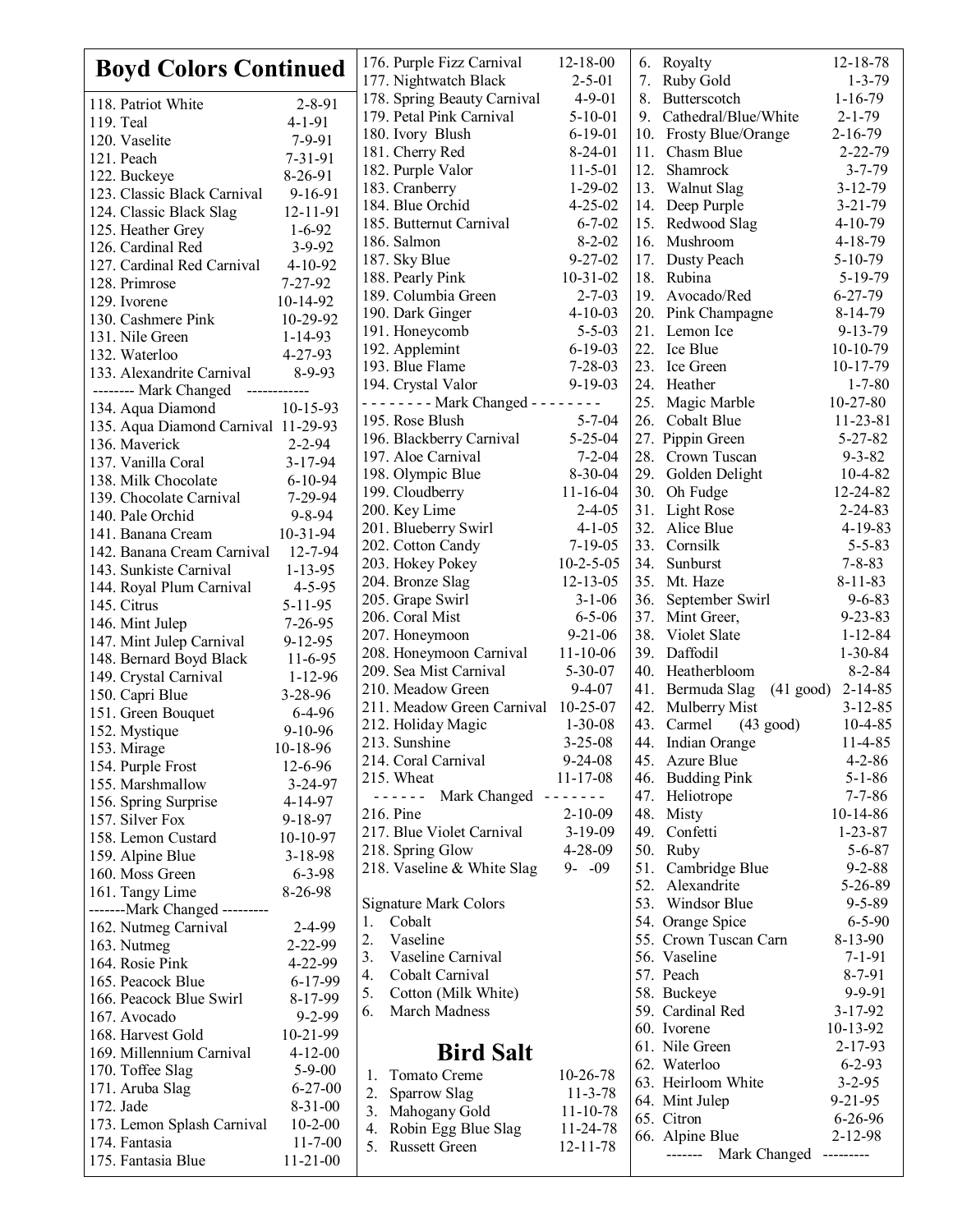| <b>Boyd Colors Continued</b>                |                                | ------- Mark Changed--------           |                                | 30. Azure Blue                                 | $3 - 7 - 86$                  |
|---------------------------------------------|--------------------------------|----------------------------------------|--------------------------------|------------------------------------------------|-------------------------------|
|                                             |                                | 39 Blue Violet                         | $3 - 17 - 09$                  | 31. Budding Pink                               | $5 - 6 - 86$                  |
| 67. Lemon Splash                            | $10 - 9 - 00$                  |                                        |                                | 32. Teal                                       | $5 - 13 - 86$                 |
| 68. Fantasia Blue                           | $11 - 13 - 00$                 |                                        |                                | 33. Skytop Blue                                | $6 - 5 - 86$                  |
| 69. Ivory Blush                             | $8 - 9 - 01$                   | <b>Pottie Salt</b>                     |                                | 34. Heliotrope                                 | $6 - 30 - 86$                 |
| 70. Cherry Red                              | $9 - 28 - 01$                  | 1.<br>Carmine                          | $10 - 11 - 78$                 | 35. Seafoam                                    | $7 - 24 - 86$                 |
| 71. Purple Valor                            | 11-29-01                       | 2. Buttercup                           | $10-18-78$                     | 36. Bamboo                                     | 8-19-86<br>$9 - 9 - 86$       |
| 72. Blue Orchid                             | $5 - 23 - 02$                  | 3. Buttercup Slag                      | $10-18-78$                     | 37. Misty Vale                                 | $10-27-86$                    |
| 73. Butternut                               | $6 - 27 - 02$                  | Tomato Creme Slag<br>4.                | $10 - 24 - 78$                 | 38. Kumquat<br>39. Potpourri                   | $12 - 17 - 86$                |
| 74. White Salmon                            | $9 - 19 - 02$                  | Wintergreen<br>5.                      | 11-17-78                       | 40. Confetti                                   | $1 - 19 - 87$                 |
| 75. Applemint                               | $7 - 18 - 03$                  | Wintergreen Slag<br>6.                 | 11-30-78                       | 41. Ruby                                       | $4 - 13 - 87$                 |
| 76. Blackberry Carnival                     | $6 - 3 - 04$                   | 7. Walnut Slag                         | $3-14-79$                      | 42. Candyland                                  | $7 - 14 - 87$                 |
| 77. Honeymoon                               | $9 - 1 - 06$                   | 8. Redwood Slag                        | $4 - 10 - 79$                  | 43. Oxford Gray                                | $9 - 10 - 87$                 |
| 78. Vaseline & White Slag                   | $3 - 9 - 07$                   | 9. Smoke                               | $5-17-79$                      | 44. Baby Blue                                  | $10 - 15 - 87$                |
| 79. Sea Mist Carnival<br>80. Meadow Green   | $6 - 21 - 07$<br>$8 - 31 - 07$ | 10. Rubina                             | $6 - 20 - 79$                  | 45. White Opal                                 | 11-19-87                      |
| 81. Sunshine                                | $3 - 13 - 08$                  | 11. Ice Blue                           | $10 - 2 - 79$                  | 46. Thistlebloom                               | $12 - 15 - 87$                |
| 82. Coral                                   | $10 - 23 - 08$                 | 12. Ice Green                          | $11 - 2 - 79$                  | 47. Orange Calico                              | $2 - 24 - 88$                 |
| ----------- Mark Changes---------           |                                | 13. Pippin Green                       | $5 - 27 - 82$                  | 48. Vaseline                                   | $3 - 29 - 88$                 |
|                                             |                                | 14. Crown Tuscan                       | $10 - 1 - 82$                  | 49. Rosewood                                   | $5 - 17 - 88$                 |
|                                             |                                | Golden Delight<br>15.<br>Heatherbloom  | $11 - 1 - 82$<br>$7 - 27 - 84$ | 50. Pistachio                                  | $6 - 16 - 88$                 |
| <b>Star &amp; Dew Drop Salt</b>             |                                | 16.<br>Cobalt<br>17.                   | $10-10-84$                     | 51. Ritz Blue                                  | $7 - 11 - 88$                 |
| 1. Buttercup                                | $12 - 12 - 76$                 | Alexandrite<br>18.                     | $6 - 1 - 89$                   | 52. Plum                                       | $10-14-88$                    |
| 2. Deep Purple                              | $3 - 29 - 79$                  | 19. Milk White                         | $3 - 8 - 95$                   | - - - - - - - - Mark Changed--- - - - - - -    |                               |
| 3. Redwood                                  | $4 - 16 - 79$                  | 20. Vaseline                           | $5 - 22 - 95$                  | 53. Jadeite                                    | $12 - 7 - 88$                 |
| Dogwood Slag<br>4.                          | $5-16-79$                      | Mark Changed<br>-------                | ---------                      | 54. Cobalt Carnival                            | $1 - 23 - 89$                 |
| 5. Rubina                                   | $6 - 8 - 79$                   | 21. Applemint                          | $7 - 17 - 03$                  | 55. Country Red                                | $2 - 13 - 89$                 |
| 6. lce Blue<br>7.<br>Ice Green              | $10-10-79$<br>$11 - 2 - 79$    |                                        |                                | 56. Milk White Carnival<br>57. Alexandrite     | $4 - 5 - 89$                  |
| 8.<br>Persimmon Slag                        | $4 - 30 - 80$                  |                                        |                                | 58. Enchantment                                | $5 - 11 - 89$<br>$7 - 5 - 89$ |
| Impatient<br>9.                             | $10-9-80$                      |                                        |                                | 59. Shasta White                               | $7 - 27 - 89$                 |
| 10. Cobalt Blue                             | 11-19-81                       | <b>Bunny Salt</b>                      |                                | 60. Windsor Blue                               | 8-28-89                       |
| 11. Crown Tuscan                            | $9 - 3 - 82$                   | 1. Golden Delight                      | $10 - 8 - 82$                  | 61. Grape Parfait                              | 10-20-89                      |
| 12. Golden Delight                          | $11 - 1 - 82$                  | 2. English Yew                         | $1 - 21 - 83$                  | 62. Cobalt Slag                                | $1-29-90$                     |
| 13. Light Rose                              | $2 - 17 - 83$                  | 3. Light Rose<br>4. Alice Blue         | $2 - 10 - 83$                  | 63. Sunglow Carnival                           | $3 - 19 - 90$                 |
| 14. Alice Blue                              | $3 - 23 - 83$                  | 5. Cornsilk                            | $3 - 18 - 83$<br>$4 - 25 - 83$ | 64. Lime Carnival                              | $4 - 18 - 90$                 |
| 15. Cornsilk                                | $5 - 3 - 83$                   | 6. Sunburst                            | $6 - 17 - 83$                  | 65. Orange Spice                               | $6 - 13 - 90$                 |
| 16. Sunburst                                | $7 - 5 - 83$                   | 7. Mountain Haze                       | $8-4-83$                       | 66. Crown Tuscan                               | $7 - 11 - 90$                 |
| 17. Mt. Haze                                | $8-10-83$                      | 8. Mint Green                          | $9 - 28 - 83$                  | 67. Crown Tuscan Carnival                      | $9 - 12 - 90$                 |
| 18. Mint Green                              | $10-17-83$                     | 9. Pocono                              | $11 - 14 - 83$                 | 68. Spinnaker Blue                             | $10-16-90$                    |
| 19. Violet Slate                            | $1 - 12 - 84$                  | 10. Violet Slate                       | 12-19-83                       | 69. Patriot White                              | 2-19-91                       |
| 20. Daffodil<br>$(19 \text{ good})$         | $1 - 31 - 84$                  | - Mark Changed -                       |                                | 70. Peach                                      | $7 - 15 - 91$                 |
| 21. Heatherbloom                            | $8 - 3 - 84$                   | 11. Daffodil                           | $1 - 23 - 84$                  | 71. Buckeye                                    | $8 - 12 - 91$                 |
| 22. Mulberry Mist                           | $3 - 18 - 85$                  | 12. Olympic White                      | $2 - 9 - 84$                   | 72. Classic Black Carnival                     | 10-23-91                      |
| $(37 \text{ good})$<br>23. Carmel           | $10 - 8 - 85$                  | 13. Platinum Carnival                  | $3-19-84$                      | 73. Classic Black Slag                         | 12-17-91                      |
| 24. Indian Orange<br>25. Azure Blue         | $11 - 21 - 85$                 | 14. Ebony                              | $4 - 11 - 84$                  | 74. Heather Grey                               | $1 - 3 - 92$                  |
| 26. Rosewood                                | $4 - 2 - 86$<br>5-19-88        | 15. Crystal                            | $5 - 10 - 84$                  | 75. Cardinal Red<br>76. Primrose               | $3 - 2 - 92$                  |
| 27. Alexandrite                             | $5 - 25 - 89$                  | 16. Heatherbloom                       | $7 - 6 - 84$                   | 77. Cashmere Pink                              | 8-18-92<br>10-27-92           |
| 28. Crown Tuscan Carnival                   | $9 - 27 - 90$                  | 17. Peridot                            | 8-14-84                        | 78. Nile Green                                 | $2 - 26 - 93$                 |
| 29. Classic Black                           | 10-24-91                       | 18. Cobalt                             | $10 - 11 - 84$                 | 79. Ruby Red Carnival                          | $4 - 1 - 93$                  |
| 30. Alexandrite Carnival                    | $10 - 8 - 93$                  | 19. Bermuda                            | 12-17-84                       | 80. Waterloo                                   | $4 - 16 - 93$                 |
| - - - - - - - - Mark Changed--- - - - - - - |                                | 20. Bermuda Slag                       | $1 - 8 - 85$                   | 81. Alexandrite Carnival                       | $9 - 2 - 93$                  |
| 31. Vanilla Coral                           | $4 - 1 - 94$                   | 21. Mulberry Mist<br>22. Touch of Pink | $3 - 6 - 85$<br>$3 - 25 - 85$  | $--- - -$ - - - Mark Changed - - - - - - - - - |                               |
| 32. Vaseline                                | $4 - 14 - 94$                  | 23. Lemonade                           | $5 - 8 - 85$                   | 82. Aqua Diamond                               | $11 - 1 - 93$                 |
| 33. Pale Orchid                             | $10 - 21 - 94$                 | 24. Lilac                              | $6 - 10 - 85$                  | 83. Vanilla Coral                              | $3 - 7 - 94$                  |
| ------- Mark Changed ---------              |                                | 25. Olde Lyme                          | $7 - 29 - 85$                  | 84. Milk Chocolate                             | $7 - 22 - 94$                 |
| 34. Rosie Pink                              | $6 - 14 - 99$                  | 26. Carmel                             | $10 - 1 - 85$                  | 85. Chocolate Carnival                         | $8 - 23 - 94$                 |
| 35. Peacock Blue                            | $8-5-99$                       | 27. Indian Orange                      | $10-31-85$                     | 86. Pale Orchid                                | $9 - 22 - 94$                 |
| 36. Cherry Red                              | $10-18-01$                     | 28 Rubina                              | $12 - 5 - 85$                  | 87. Banana Cream                               | 11-16-94                      |
| 37. Cobalt Blue Swirl                       | $3 - 7 - 06$                   | 29. Winter Swirl                       | $2 - 6 - 85$                   | 88. Sunkiste Carnival                          | $1 - 18 - 95$                 |
| 38 Sunshine                                 | $6 - 24 - 08$                  |                                        |                                | 89. Royal Plum                                 | 4-4-95                        |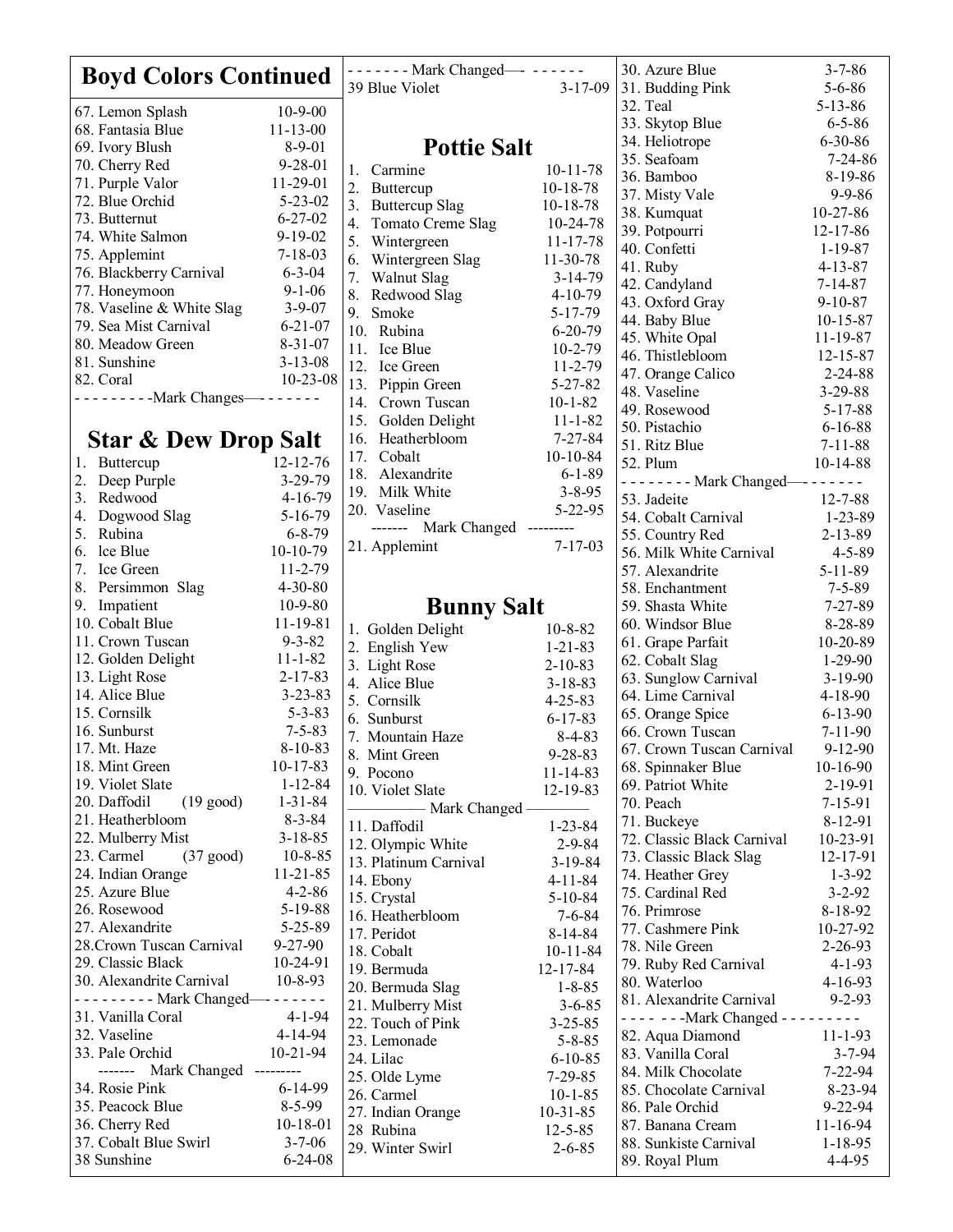| <b>Boyd Colors Continued</b>                 |                                 | Signature Mark Colors                   |                                           | 5. Carmel                         | $8-29-85$                                  |                               |
|----------------------------------------------|---------------------------------|-----------------------------------------|-------------------------------------------|-----------------------------------|--------------------------------------------|-------------------------------|
|                                              |                                 | Vaseline<br>1.                          |                                           | 6. Milk White<br>7. Indian Orange | $10-17-85$<br>$11 - 4 - 85$                |                               |
| 90. Vaseline Carnival                        | $6 - 29 - 95$                   | 2.<br>Cobalt<br>3.<br>Vaseline Carnival |                                           | 8. Rubina                         | $12 - 11 - 85$                             |                               |
| 91. Mint Julep                               | 8-23-95                         | 4.                                      | Milk White                                |                                   | 9. Winter Swirl                            | $2 - 6 - 86$                  |
| 92. Crystal Carnival                         | $2 - 15 - 96$                   | 5.                                      | Sunshine                                  |                                   | 10. Azure Blue                             | $4 - 3 - 86$                  |
| 93. Capri Blue                               | $4 - 1 - 96$                    |                                         |                                           |                                   | 11. Budding Pink                           | $5 - 12 - 86$                 |
| 94. Mystique                                 | $9 - 24 - 96$                   |                                         |                                           |                                   | 12. Custard                                | $6 - 3 - 86$                  |
| 95. Miraqe<br>96. Purple Frost               | $11 - 5 - 96$<br>$1 - 7 - 97$   |                                         |                                           |                                   | 13. Heliotrope                             | $6 - 12 - 86$                 |
| 97. Marshmallow                              | $3 - 12 - 97$                   |                                         | <b>Candlewick Nut or</b>                  |                                   | 14. Misty Vale                             | $9 - 23 - 86$                 |
| 98. Spring Surprise                          | $5 - 12 - 97$                   |                                         | Sugar Dip 400/264                         |                                   | 15. Ruby                                   | $4 - 24 - 87$                 |
| 99. Pacifica Green                           | $9 - 3 - 97$                    |                                         | 1. Mulberry Mist (TEST)                   | $3 - 12 - 85$                     | 16. Windsor Blue                           | $8 - 31 - 89$                 |
| 100. Lemon Custard                           | 10-29-97                        |                                         | (Handmarked)                              |                                   | 17. Vaseline                               | 4-19-94                       |
| 101. Alpine Blue                             | 2-13-98                         |                                         | 2. Touch of Pink                          | $4 - 4 - 85$                      | 18. Banana Cream                           | $1 - 10 - 95$                 |
| 102. Moss Green                              | 8-10-98                         |                                         | 3. Lemonade                               | $5 - 16 - 85$                     | 19. Crystal                                | $3 - 6 - 96$                  |
| ------ Mark Changed --------                 |                                 |                                         | 4. Lilac                                  | $6 - 10 - 85$                     | 20. Crystal Carnival                       | $3 - 6 - 96$                  |
| 103. Nutmeg Carnival                         | 2-16-99                         |                                         | 5. Cobalt                                 | $7 - 9 - 85$                      | 21. Spring Surprise                        | $5 - 21 - 97$                 |
| 104. Rosie Pink                              | $3 - 18 - 99$                   |                                         | 6. Olde Lyme                              | $8 - 1 - 85$                      | 22. Moss Green                             | 8-17-98                       |
| 105. Peacock Blue                            | $6 - 21 - 99$                   |                                         | 7. Carmel                                 | $8 - 28 - 85$                     | ------- Mark Changed ---------             |                               |
| 106. Avocado                                 | 9-24-99                         |                                         | 8. Milk White                             | $10 - 21 - 85$                    | 23. Rosie Brown<br>24. Peacock Blue        | $3-10-99$                     |
| 107. Harvest Gold                            | 10-29-99                        |                                         | 9. Indian Orange                          | 11-4-85                           | 25. Harvest Gold                           | 8-10-99<br>$11 - 3 - 99$      |
| 108. Millennium Carnival                     | $4 - 24 - 00$                   |                                         | 10. Rubina                                | $12 - 11 - 85$                    | 26. Jade                                   | $9 - 14 - 00$                 |
| 109. Jade                                    | $9 - 14 - 00$                   |                                         | 11. Winter Swirl                          | $2 - 6 - 86$                      |                                            |                               |
| 110. Lemon Splash Carnival                   | $10 - 5 - 00$                   |                                         | 12. Azure Blue                            | $4 - 1 - 86$                      |                                            |                               |
| 111. Purple Fizz                             | $11-30-00$                      |                                         | 13. Budding Pink<br>14. Heliotrope        | $5 - 5 - 86$<br>$6 - 13 - 86$     | Cambridge                                  |                               |
| 112. Spring Beauty                           | $4 - 13 - 01$                   |                                         | 15. Seafoam                               | $8 - 7 - 86$                      | 3" Swan Salt                               |                               |
| 113. Petal Pink Carnival<br>114. Ivory Blush | $5 - 21 - 01$<br>$7 - 18 - 01$  |                                         | 16. Misty Vale                            | $10-14-86$                        | 1. Touch of Pink                           | $5 - 2 - 85$                  |
| 115. Cherry Red                              | $10 - 5 - 01$                   |                                         | 17. Ruby                                  | $5 - 4 - 87$                      | 2. Lemonade                                | $5 - 6 - 85$                  |
| 116. Purple Valor                            | $11 - 15 - 01$                  |                                         | 18. Candyland                             | $8 - 11 - 87$                     | 3. Lilac                                   | $6 - 5 - 85$                  |
| 117. Cranberry                               | $1 - 28 - 02$                   |                                         | 19. Plum                                  | $11 - 8 - 88$                     | 4. Cobalt                                  | $7 - 5 - 85$                  |
| 118. Blue Orchid                             | $5 - 2 - 02$                    |                                         | 20. Alexandrite                           | $6 - 5 - 89$                      | 5. Olde Lyme                               | $7 - 31 - 85$                 |
| 119. Butternut                               | $6 - 18 - 02$                   |                                         | 21. Enchantment                           | $6-19-89$                         | 6. Carmel                                  | $8 - 27 - 85$                 |
| 120. Salmon                                  | $8-23-02$                       |                                         | 22. Teal                                  | $4 - 25 - 91$                     | 7. Milk White                              | $10 - 15 - 85$                |
| 121. Sky Blue                                | $10-10-02$                      |                                         | 23. Primrose                              | $8 - 11 - 92$                     | 8. Indian Orange                           | $11 - 1 - 85$                 |
| 122. Pearly Pink                             | $11 - 18 - 02$                  |                                         | 24. Vaseline                              | 9-24-92                           | 9. Red and White Slag                      | 11-29-85                      |
| 123. Columbia Green                          | $2 - 24 - 03$                   |                                         | 25. Milk Chocolate                        | $7 - 20 - 94$                     | 10. Rubina                                 | $12 - 20 - 85$                |
| 124. Honeycomb                               | $4 - 28 - 03$                   |                                         | 26. Banana Cream                          | $1 - 10 - 95$                     | 11. Winter Swirl                           | $1 - 31 - 86$                 |
| 125. Blue Flame                              | $8-14-03$                       |                                         | 27. Capri Blue                            | $4 - 15 - 96$                     | 12. Azure Blue                             | $3 - 7 - 86$                  |
| ------------------Mark Changed------------   |                                 |                                         | 28. Spring Surprise                       | 5-21-97                           | 13. Budding Pink                           | $4 - 18 - 86$                 |
| 126. Blackberry Carnival                     | $5 - 20 - 04$                   |                                         | 29. Cobalt Carnival                       | 5-28-97                           | 14. Custard                                | $5 - 27 - 86$                 |
| 127. Aloe                                    | $8 - 13 - 04$                   |                                         | ------- Mark Changed<br>30. Heavenly Blue | ---------<br>8-23-99              | 15. Skytop Blue<br>16. Heliotrope          | $6 - 5 - 86$<br>$6 - 27 - 86$ |
| 128. Olympic Blue                            | $10 - 25 - 04$<br>$11 - 9 - 04$ |                                         | 31. Harvest Gold                          | $10-5-99$                         | 17. Seafoam                                | $7 - 28 - 86$                 |
| 129. Cloudberry<br>130. Key Lime             | $2 - 10 - 05$                   |                                         | 32. Lemon Splash                          | $10 - 18 - 00$                    | 18. Misty Vale                             | $9 - 25 - 86$                 |
| 131. Blueberry Swirl                         | $4 - 6 - 05$                    |                                         | 33. Fantasia Blue                         | $11 - 13 - 00$                    | 19. Kumguat                                | $11 - 17 - 86$                |
| 132. Cotton Candy                            | $8-1-05$                        |                                         | 34. Purple Valor                          | $12 - 13 - 01$                    | 20. Confetti                               | $2 - 5 - 87$                  |
| 133. Grape Swirl                             | $3 - 3 - 06$                    |                                         | 35. Honeycomb                             | $6 - 5 - 03$                      | 21. Ebony                                  | $2 - 19 - 87$                 |
| 134. Coral Mist                              | $7 - 6 - 06$                    |                                         | 36. Blackberry                            | $6 - 14 - 04$                     | 22. Light Ruby                             | $4 - 28 - 87$                 |
| 135. Honeymoon                               | $10-10-06$                      |                                         | 37. Cobalt Blue Swirl                     | $3 - 8 - 06$                      | 23. Candyland                              | $7 - 15 - 87$                 |
| 136. Honeymoon Carnival                      | $11 - 14 - 06$                  |                                         | 38. Coral Mist                            | $8-25-06$                         | 24. White Opal                             | 11-24-87                      |
| 137. March Carnival                          | $4 - 20 - 07$                   |                                         | 39. Vaseline & White Slag                 | $3 - 13 - 07$                     | 25. Thistlebloom                           | 12-21-87                      |
| 138. Sea Mist Carnival                       | $6 - 15 - 07$                   |                                         | 40. Sea Mist                              | $8 - 8 - 07$                      | 26. Vaseline                               | $4 - 21 - 88$                 |
| 139. Meadow Green                            | $10 - 8 - 07$                   |                                         | 41. Sunshine                              | $6-19-08$                         | 27. Rosewood                               | $6 - 9 - 88$                  |
| 140. Meadow Green Carnival                   | $11 - 5 - 07$                   |                                         |                                           |                                   | 28. Pistachio                              | $6 - 16 - 88$                 |
| 141. Holiday Magic                           | $12 - 11 - 07$                  |                                         | <b>Candlewick Salt</b>                    |                                   | 29. Ritz Blue                              | $7 - 25 - 86$                 |
| 142. Coral Carnival                          | $9 - 29 - 08$                   |                                         |                                           |                                   | 30. Cambridge Blue                         | $9 - 8 - 88$                  |
| 143, Wheat                                   | $11 - 6 - 08$                   |                                         | 400/19 Cannonball                         |                                   | 31. Cobalt Carnival                        | $1 - 23 - 89$                 |
| $---$ Mark Changed $---$                     |                                 | 1.                                      | Lemonade                                  | $5 - 10 - 85$                     | 32. Milk White Carnival<br>33. Alexandrite | $4 - 7 - 89$<br>$5 - 1 - 89$  |
| 144. Blue Violet                             | $3-4-09$                        |                                         | 2. Lilac                                  | $6 - 14 - 85$                     | 34. Enchantment                            | $6-19-89$                     |
| 145. Spring Glow                             | $5 - 8 - 09$                    |                                         | 3. Cobalt                                 | $7 - 12 - 85$                     | 35. Shasta White                           | 8-17-89                       |
|                                              |                                 |                                         | 4. Olde Lyme                              | $8 - 16 - 85$                     |                                            |                               |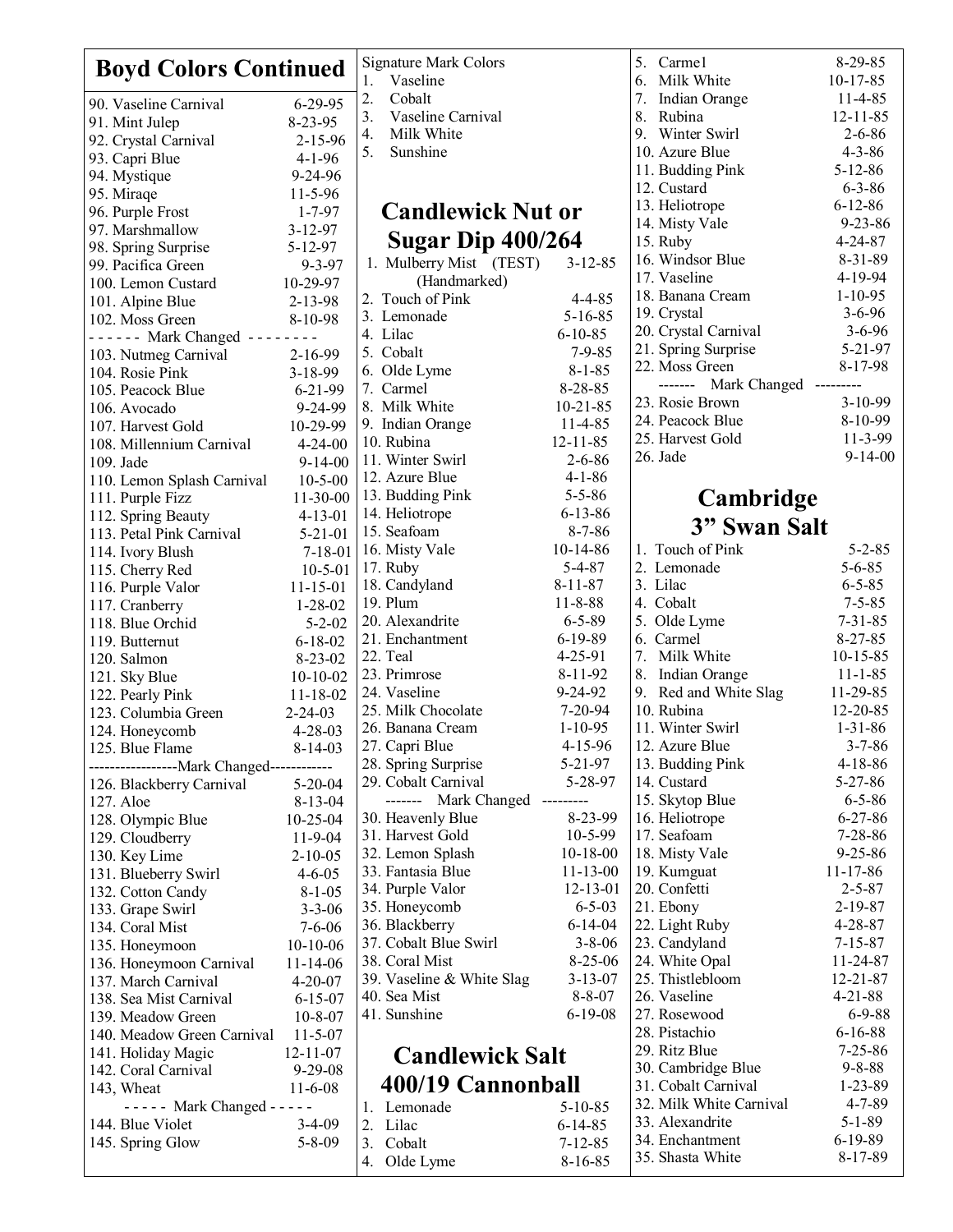| <b>Boyd Colors Continued</b>                   |                                | 3. Cobalt                                      | $7 - 11 - 85$                  | 6. Milk White                      | $10-15-85$                     |
|------------------------------------------------|--------------------------------|------------------------------------------------|--------------------------------|------------------------------------|--------------------------------|
|                                                |                                | 4. Olde Lyme                                   | $8 - 13 - 85$                  | 7. Indian Orange                   | $10 - 31 - 85$                 |
| 36. Windsor Blue                               | $9 - 21 - 89$                  | Carmel<br>$8-29-85$<br>5.                      |                                | 8. Rubina                          | $12 - 11 - 85$                 |
| 37. Cobalt Slag                                | $1 - 31 - 90$                  | 6. Milk White                                  | $10 - 15 - 85$                 | 9. Winter Swirl                    | $2 - 4 - 86$                   |
| 38. Orange Spice                               | $6 - 8 - 90$                   | 7.<br>Indian Orange                            | 10-29-85                       | 10. Azure Blue                     | $3 - 28 - 86$                  |
| 39. Crown Tuscan                               | $6 - 21 - 90$                  | 8. Rubina                                      | $12 - 11 - 85$                 | 11. Budding Pink                   | $4 - 25 - 86$                  |
| 40. Crown Tuscan Carnival                      | $9 - 14 - 90$                  | 9. Winter Swirl                                | $2 - 5 - 86$                   | 12. Custard                        | $5 - 21 - 86$                  |
| 41. Spinnaker Blue                             | $10-17-90$                     | 10. Azure Blue<br>11. Budding Pink             | $3 - 28 - 86$<br>$4 - 28 - 86$ | 13. Heliotrope<br>14. Seafoam      | $6 - 12 - 86$<br>$7 - 28 - 86$ |
| 42. Teal                                       | $5 - 2 - 91$                   | 12. Custard                                    | $5 - 21 - 86$                  | 15. Misty Vale                     | $9 - 15 - 86$                  |
| 43. Classic Black Slag                         | 12-23-91                       | 13 Heliotrope                                  | $6 - 12 - 86$                  | 16. Confetti                       | $2 - 2 - 87$                   |
| 44. Cardinal Red                               | 4-14-92                        | 14 Seafoam                                     | $7 - 28 - 86$                  | 17. Ruby                           | $3 - 27 - 87$                  |
| 45. Primrose                                   | $9 - 4 - 92$                   | 15 Misty Vale                                  | $9 - 15 - 86$                  | 18. Candyland                      | $7 - 22 - 87$                  |
| 46. Cashmere Pink                              | $12 - 3 - 92$                  | 16 Confetti                                    | $2 - 2 - 87$                   | 19. Baby Blue                      | $10-14-87$                     |
| 47. Ruby Red Carnival<br>48. Waterloo Carnival | $3 - 26 - 93$<br>$6 - 15 - 93$ | 17 Ruby                                        | $4 - 15 - 87$                  | 20. White Opal                     | $11 - 18 - 87$                 |
| 49. Alexandrite Carnival                       | 9-24-93                        | 18 Vaseline                                    | $4 - 7 - 88$                   | 21. Orange Calico                  | $2 - 23 - 88$                  |
| 50. Aqua Diamond                               | 11-12-93                       | 19 Vaseline Carnival                           | $4 - 7 - 88$                   | 22. Vaseline                       | $4 - 21 - 88$                  |
| 51. Vanilla Coral                              | $3 - 22 - 94$                  | 20. Pistachio                                  | $6 - 16 - 68$                  | 23. Rubina Blue                    | $5 - 12 - 88$                  |
| 52. Chocolate Carnival                         | 8-25-94                        | 21. Alexandrite                                | $6 - 1 - 89$                   | 24. Rosewood                       | $5 - 20 - 88$                  |
| 53. Pale Orchid                                | $10-13-94$                     | 22. Windsor Blue                               | $9 - 5 - 89$                   | 25. Pistachio                      | $6 - 16 - 88$                  |
| 54. Royal Plum Carnival                        | $5 - 9 - 95$                   | 23. Crown Tuscan                               | $7 - 6 - 90$                   | 26. Plum                           | 10-25-88                       |
| 55. Mint Julep Carnival                        | $9 - 26 - 95$                  | 24. Vaselite                                   | $7 - 11 - 91$                  | 27. Enchantment                    | $7 - 18 - 89$                  |
| 56. Capri Blue                                 | $5 - 23 - 96$                  | 25. Primrose                                   | $8 - 5 - 92$                   | 28. Windsor Blue                   | $9 - 5 - 89$                   |
| 57. Vaseline Carnival                          | $8-21-96$                      | 26. Cashmere Pink                              | 12-21-92                       | 29. Crown Tuscan                   | $7 - 6 - 90$                   |
| 58. Spring Surprise Carnival                   | $5 - 16 - 97$                  | 27. Nile Green                                 | $2 - 2 - 93$                   | 30. Patriot White                  | $3 - 25 - 91$                  |
| 59. Lemon Custard                              | 11-26-97                       | 28. Waterloo                                   | 5-19-93                        | 31. Teal                           | $5 - 8 - 91$                   |
| ------- Mark Changed ---------                 |                                | 29. Water Blue<br>30. Aqua Diamond             | $6 - 30 - 93$<br>10-14-93      | 32. Vaselite<br>33. Buckeye        | 7-11-91<br>8-13-91             |
| 60. Rosie Pink                                 | $3 - 17 - 99$                  | 31. Vanilla Coral                              | $3 - 25 - 94$                  | 34. Cardinal Red                   | $2 - 21 - 92$                  |
| 61. Peacock Blue                               | $6 - 16 - 99$                  | 32. White Chocolate                            | $9 - 6 - 94$                   | 35. Primrose                       | $8 - 3 - 92$                   |
| 62. Millennium Surprise                        | $2 - 24 - 00$                  | 33. Pale Orchid                                | 10-12-94                       | 36. Cashmere Pink                  | $11 - 3 - 92$                  |
| 63. Toffee Slag                                | $5 - 3 - 00$                   | 34. Royal Plum Carnival                        | $4 - 13 - 95$                  | 37. Nile Green                     | $3 - 8 - 93$                   |
| 64. Fantasia                                   | $11 - 15 - 00$<br>$2 - 2 - 01$ | 35. Mint Julep                                 | $9 - 21 - 95$                  | 38. Water Blue                     | $6 - 30 - 93$                  |
| 65. Nightwatch Black<br>66. Spring Beauty      | $5 - 2 - 01$                   | 36. Milk Chocolate                             | $3-20-96$                      | 39. White Chocolate                | $9 - 6 - 94$                   |
| 67. Cherry Red                                 | $10-5-01$                      | 37. Mirage                                     | $11 - 7 - 96$                  | 40. Pale Orchid                    | $10-13-94$                     |
| 68. Purple Valor                               | $12 - 5 - 01$                  | 38. Alpine Blue                                | $5 - 4 - 98$                   | 41. Mint Julep                     | $9 - 21 - 95$                  |
| 69. White Salmon                               | $9 - 17 - 02$                  | ------- Mark Changed ---------                 |                                | 42. Crystal Carnival               | $3-4-96$                       |
| 70. Sky Blue                                   | $10-18-02$                     | 39. Rosie Brown                                | 3-9-99                         | 43. Milk Chocolate                 | $3-19-96$                      |
| 71. Pearly Pink                                | $11-19-02$                     | 40. Rosie Pink                                 | 4-9-99                         | 44. Alpine Blue                    | 5-4-98                         |
| 72. Columbia Green                             | $4 - 3 - 03$                   | 41. Peacock Blue                               | $8 - 3 - 99$                   | 45. Moss Green                     | 8-17-98                        |
| 73. Blue Flame                                 | $9 - 8 - 03$                   | 42. Harvest Gold                               | 11-3-99                        | ------- Mark Changed ---------     |                                |
| 74. Rose Blush                                 | $5 - 11 - 04$                  | 43 Toffee Slag                                 | $5 - 22 - 00$                  | 46. Nutmeg                         | $3 - 3 - 99$                   |
| 75. Blackberry Carnival                        | $6 - 18 - 04$                  | 44. Purple Fizz                                | $12 - 18 - 00$                 | 47. Rosie Brown                    | $3-10-99$                      |
| 76. Blueberry Swirl                            | $4 - 8 - 05$                   | 45. Spring Beauty                              | $5 - 3 - 01$                   | 48. Rosie Pink<br>49. Peacock Blue | 5-14-99                        |
| 77. Cotton Candy                               | $8-19-05$                      | 46. Cherry Red<br>47. Aloe Carnival            | $10-18-01$<br>$7 - 28 - 04$    |                                    | $7 - 1 - 99$<br>9-30-99        |
| 78. Cobalt Blue Swirl                          | $3-20-06$                      | 48. Coral Mist                                 | $8 - 25 - 06$                  | 50. Avocado<br>51. Harvest Gold    | $11 - 3 - 99$                  |
| 79. Coral Pink                                 | $8-22-06$                      | 49. Sea Mist                                   | $7 - 20 - 07$                  | 52. Millennium Surprise            | $4 - 27 - 00$                  |
| 80. Honeymoon Carnival                         | $11-30-06$                     | 50. Sunshine                                   | $3 - 7 - 08$                   | 53. Jade                           | $9 - 13 - 00$                  |
| 81. March Carnival                             | $3 - 29 - 07$                  | - - - - - - - - - Mark Change--- - - - - - - - |                                | 54. Lemon Splash                   | $10-13-00$                     |
| 82. Sea Mist Carnival                          | $6 - 7 - 09$                   |                                                |                                | 55. Purple Fizz                    | $12 - 11 - 00$                 |
| 83. Meadow Green<br>84. Sunshine               | $8 - 31 - 07$<br>$5 - 20 - 08$ |                                                |                                | 56. Spring Beauty                  | $5 - 7 - 01$                   |
| 85. Coral                                      | $10-17-08$                     |                                                |                                | 57. Cherry Red                     | $10-25-01$                     |
| - - - - - - - - Mark Changed--- - - - - - -    |                                |                                                |                                | 58. Cotton Candy                   | $9 - 7 - 05$                   |
| 86. Blue Violet<br>$4 - 20 - 09$               |                                | <b>Tub Salt</b>                                |                                | 59. Coral Mist                     | $8-25-06$                      |
| $5 - -09$<br>87. Spring Glow                   |                                |                                                |                                | 60. Sea Mist                       | $7 - 20 - 07$                  |
|                                                |                                | <b>Cambridge Mold</b>                          |                                | 61. Sunshine                       | $3 - 20 - 09$                  |
|                                                |                                | 1. Lemonade                                    | $5 - 28 - 85$                  |                                    |                                |
|                                                |                                | 2. Lilac                                       | $6 - 14 - 85$                  | - - - - - - Mark Changed - - - -   |                                |
| <b>Mount Vernon Salt</b>                       |                                | 3. Cobalt                                      | $7 - 11 - 85$                  | 62. Spring Glow                    | $5 - -09$                      |
| 1. Lemonade                                    | $5 - 22 - 85$                  | 4. Olde Lyme                                   | $8 - 13 - 85$                  |                                    |                                |
| 2. Lilac                                       | $6 - 14 - 85$                  | 5. Carmel                                      | $8-29-85$                      |                                    |                                |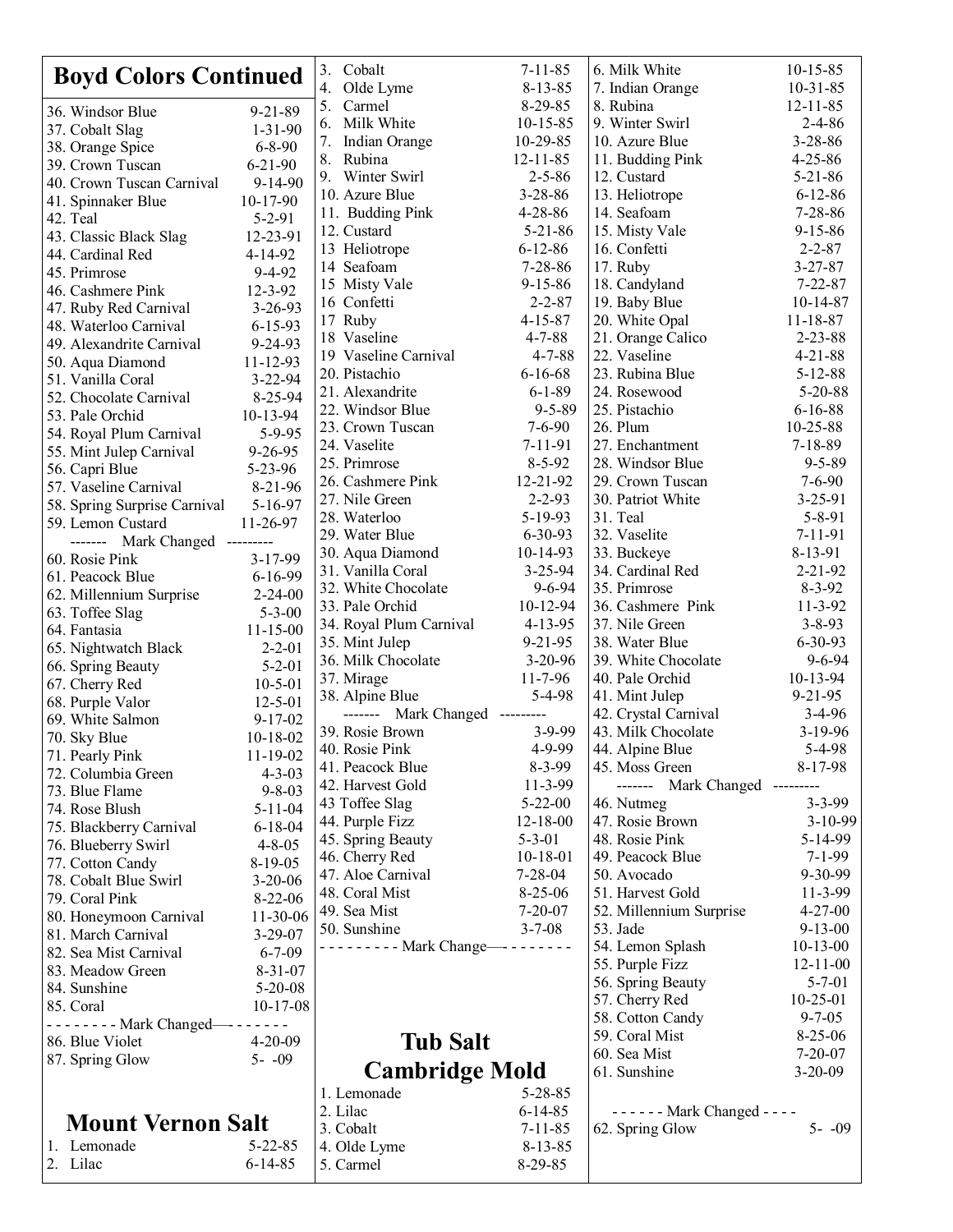| <b>Boyd Colors Continued</b> |                                   | 38. Rosie Pink   | $4 - 6 - 99$                 | 34. Alpine Blue | $4 - 2 - 98$                 |                |
|------------------------------|-----------------------------------|------------------|------------------------------|-----------------|------------------------------|----------------|
|                              |                                   | 39. Peacock Blue | 8-10-99                      | 35. Moss Green  | 8-14-98                      |                |
|                              |                                   |                  | 40. Harvest Gold             | $10 - 8 - 99$   | ------- Mark Changed         | ---------      |
|                              |                                   |                  | 41. Fantasia Blue            | $10-31-00$      | 36. Nutmeg Carnival          | $2 - 16 - 99$  |
|                              | <b>Beaded Master Salt</b>         |                  | 42. Purple Fizz              | $12 - 14 - 00$  | 37. Rosie Pink               | 3-17-99        |
|                              | 1. Olde Lyme (20 Good)            | $8 - 1 - 85$     | 43. Spring Beauty            | $4 - 17 - 01$   | 38. Peacock Blue             | $6 - 16 - 99$  |
|                              |                                   |                  | 44. Petal Pink               | $5 - 23 - 01$   | 39. Avocado                  | $9 - 2 - 99$   |
|                              | 2. Carmel                         | $9 - 6 - 85$     | 45. Cranberry                | $8-16-01$       | 40. Harvest Gold             | 11-4-99        |
|                              | 3. Indian Orange                  | $11 - 21 - 85$   | 46. Cherry Red               | $9 - 24 - 01$   | 41. Aruba Slag               | $8 - 21 - 00$  |
|                              | 4. Azure Blue                     | $4 - 3 - 86$     |                              |                 |                              |                |
|                              | 5. Budding Pink                   | $5 - 12 - 86$    | 47. Purple Valor             | $11 - 15 - 01$  | 42. Lemon Splash Carnival    | $10-10-00$     |
|                              | 6. Heliotrope                     | $7 - 16 - 86$    | 48. Blue Orchid              | $5 - 10 - 02$   | 43. Purple Fizz              | $12 - 5 - 00$  |
|                              | 7. Cobalt                         | $6 - 18 - 87$    | 49. Columbia Green           | $4 - 1 - 03$    | 44. Spring Beauty            | $4 - 17 - 01$  |
|                              | 8. Windsor Blue                   | $9 - 5 - 89$     | 50. Honeycomb                | $5 - 16 - 03$   | 45. Cherry Red               | $10 - 12 - 01$ |
|                              | 9. Teal                           | $5 - 1 - 91$     | 51. Blue Flame               | $9 - 4 - 03$    | 46. Purple Valor             | $11 - 19 - 01$ |
|                              | 10. Vaseline                      | 4-15-94          | 52. Blackberry Carnival      | $5 - 20 - 04$   | 47. Cranberry                | $2 - 8 - 02$   |
|                              | 11. Milk White                    | $3 - 9 - 95$     | 53. Aloe                     | $8 - 13 - 04$   | 48. Blue Orchid              | $5 - 10 - 02$  |
|                              | ------- Mark Changed<br>--------- |                  | 54. Cobalt Blue Swirl        | $4 - 5 - 06$    | 49. Salmon                   | $8 - 23 - 02$  |
|                              | 12. Millennium Surprise           | $4 - 27 - 00$    | 55. Sea Mist Carnival        | $7 - 12 - 07$   | 50. Pearly Pink              | $12 - 3 - 02$  |
|                              | 13. Purple Valor                  | $11 - 13 - 01$   | 56. Meadow Green             | $10 - 8 - 07$   | 51. Columbia Green           | $4 - 1 - 03$   |
|                              |                                   |                  | 57. Sunshine                 | $6 - 23 - 08$   | 52. Dark Ginger              | $4 - 11 - 03$  |
|                              |                                   |                  | 58. Coral Carnival           | $9 - 30 - 08$   | 53. Honeycomb                | $5 - 16 - 03$  |
|                              |                                   |                  |                              |                 | 54. Blue Flame               | $9 - 4 - 03$   |
|                              | <b>Covered Lamb Salt</b>          |                  | <b>Signature Mark Colors</b> |                 | 55. Blackberry Carnival      | $5 - 20 - 04$  |
|                              | 1. Windsor Blue                   | $9 - 28 - 89$    | 1. Vaseline                  |                 | 56. Aloe                     | $8 - 13 - 04$  |
|                              | 2. Grape Parfait                  | 10-20-89         |                              |                 | 57. Grape Swirl              | $3 - 6 - 06$   |
|                              | 3. Cobalt                         | 12-11-89         |                              |                 | 58. Cobalt Blue Swirl        | $4 - 5 - 06$   |
|                              | 4. Cobalt Carnival                | $1 - 8 - 90$     |                              |                 | 59.Coral Mist                | $7 - 12 - 06$  |
|                              | 5. Cobalt Slag                    | $1-29-90$        | <b>Covered Duck Salt</b>     |                 |                              |                |
|                              | 6. Sunglow Carnival               | $3 - 19 - 90$    | 1. Lime Carnival             | $4-10-90$       | 60.Honeymoon                 | $10-10-06$     |
|                              | 7. Lime Carnival                  | $4 - 18 - 90$    | 2. Orange Spice              | $5 - 9 - 90$    | 61. Sea Mist Carnival        | $7 - 12 - 07$  |
|                              | 8. Orange Spice                   | $5 - 31 - 90$    | 3. Copper Brown              | $6 - 15 - 90$   | 62. Meadow Green             | $10 - 8 - 07$  |
|                              | 9. Honey Pink (138)               | $6 - 18 - 90$    | 4. Crown Tuscan              | $7-10-90$       | 63. Meadow Green Carnival    | $11 - 5 - 07$  |
|                              | 10. Crown Tuscan                  | $6 - 19 - 90$    | 5. Crown Tuscan Carnival     | $9 - 11 - 90$   | 64.Sunshine                  | $5 - 7 - 08$   |
|                              | 11. Crown Tuscan Carnival         | $9-12-90$        | 6. Spinnaker Blue            | $10 - 5 - 90$   | 65. Coral Carnival           | $9 - 30 - 08$  |
|                              |                                   |                  | 7. Cobalt                    | $12 - 10 - 90$  | -Mark Changed-               |                |
|                              | 12. Spinnaker Blue                | $10-15-90$       | 8. Cobalt Carnival           | $1 - 21 - 91$   | 66.Blue Violet               | $3-4-09$       |
|                              | 13. Patriot White                 | 2-13-91          | 9. Dove Blue                 | $2 - 7 - 91$    |                              |                |
|                              | 14. Teal                          | 4-9-91           |                              |                 |                              |                |
|                              | 15. Vaseline                      | 5-13-91          | 10. Patriot White            | $3 - 12 - 91$   | <b>Signature Mark Colors</b> |                |
|                              | 16. Peach                         | $7 - 18 - 91$    | 11. Teal                     | $4 - 8 - 91$    | 1. Vaseline                  |                |
|                              | 17. Classic Black                 | 9-18-91          | 12. Vaseline                 | 5-9-91          |                              |                |
|                              | 18. Classic Black Slag            | 12-26-91         | 13. Light Pleach             | $7 - 12 - 91$   |                              |                |
|                              | 19. Cardinal Red                  | 2-26-92          | 14. Buckeye                  | 8-9-91          |                              |                |
|                              | 20. Primrose                      | 8-24-92          | 15. Classic Black            | 9-19-91         | <b>Covered Turkey Salt</b>   |                |
|                              | 21. Cashmere Pink                 | $11-3-92$        | 16. Classic Black Slag       | 12-20-91        | 1. Cobalt                    | $1 - 11 - 94$  |
|                              | 22. Ruby Red Carnival             | $3 - 29 - 93$    | 17. Cardinal Red             | $3 - 5 - 92$    | 2. Vanilla Coral             | $3 - 15 - 94$  |
|                              | 23. Waterloo                      | $6 - 7 - 93$     | 18. Primrose                 | $7 - 23 - 92$   | 3. Vaseline                  | 4-25-94        |
|                              | 24. Alexandrite                   | $8 - 27 - 93$    | 19. Cashmere Pink            | 10-28-92        | 4. Milk Chocolate            | $6 - 27 - 94$  |
|                              | 25. Aqua Diamond                  | $11 - 12 - 93$   | 20. Nile Green               | $2 - 25 - 93$   | 5. Chocolate Carnival        | 8-12-94        |
|                              | 26. Vanilla Coral                 | 3-14-94          | 21. Waterloo                 | $6 - 4 - 93$    | 6. White Chocolate           | $9 - 6 - 94$   |
|                              | 27. Royal Plum Carnival           | $5-4-95$         | 22. Alexandrite              | 8-26-93         | 7. Pale Orchid               | 10-10-94       |
|                              | 28. Mint Julep                    | $8 - 25 - 95$    | 23. Aqua Diamond             | $10 - 21 - 93$  | 8. Banana Cream              | $11 - 10 - 94$ |
|                              | 29. Mint Julep Carnival           | $9 - 27 - 95$    | 24. Maverick                 | $2 - 3 - 94$    | 9. Banana Cream Carnival     | $12 - 1 - 94$  |
|                              | 30. Crystal Carnival              | 2-15-96          | 25. Chocolate Carnival       | 8-22-94         | 10. Sunkiste                 | $1 - 11 - 95$  |
|                              | 31. Capri Blue                    | 5-23-96          | 26. Banana Cream             | $11 - 15 - 94$  | 11. Sunkiste Carnival        | $2 - 27 - 95$  |
|                              |                                   | $9 - 24 - 96$    | 27. Vaseline Carnival        | $6 - 27 - 95$   | 12. Milk White               | $3-16-95$      |
|                              | 32. Mystique                      |                  | 28. Mint Julep               | $8-25-95$       | 13. Royal Plum Carnival      | $4-10-95$      |
|                              | 33. Mirage                        | $11-5-96$        | 29. Crystal Carnival         | $2 - 15 - 96$   | 14. Vaseline Carnival        | $6 - 26 - 95$  |
|                              | 34. Marshmallow                   | $3 - 13 - 97$    | 30. Capri Blue               | 5-14-96         | 15. Mint Julep               | $8-24-95$      |
|                              | 35. Lemon Custard                 | 11-4-97          |                              |                 |                              |                |
|                              | 36. Alpine Blue                   | 3-30-98          | 31. Mirage                   | $10 - 3 - 96$   | 16. Mint Julep Carnival      | $9 - 25 - 95$  |
|                              | 37. Moss Green                    | 8-13-98          | 32. Marshmallow              | $3-19-97$       | 17. Bernard Boyd Black       | $10-15-95$     |
|                              | ------- Mark Changed ---------    |                  | 33. Lemon Custard            | $11 - 5 - 97$   | 18. Crystal Carnival         | $2 - 8 - 96$   |